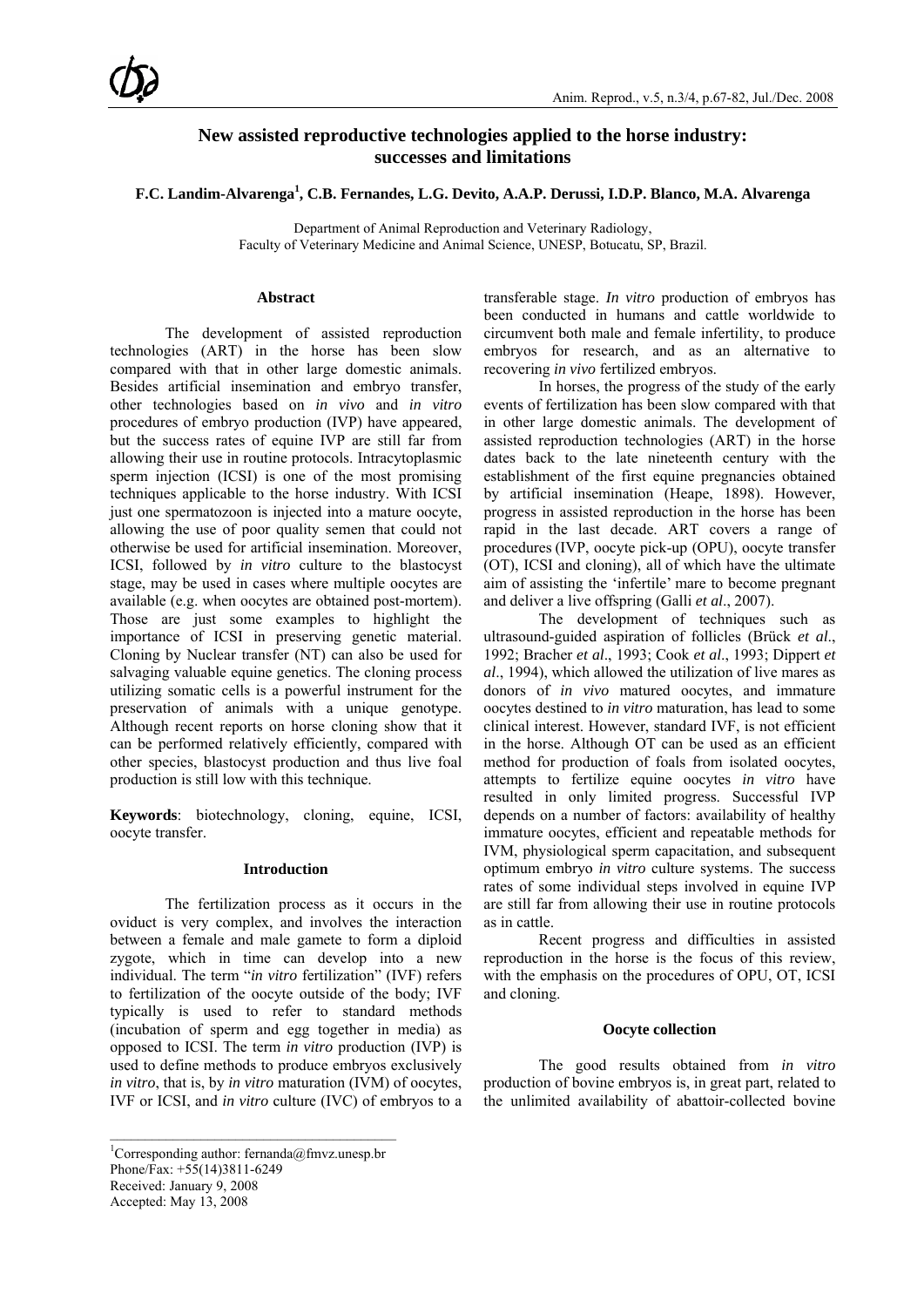oocytes and the total freedom to conduct research with such material. By contrast, in the case of the horse there was a scarce availability of abattoir ovaries which limited the rate of the advances in research that depends on oocyte utilization. Moreover, the anatomy of oocyte attachment to the follicle wall in the horse interferes with the efficiency of recovery methods both *in vivo* and *in vitro*. In horses, the follicle presents a thecal pad beneath the cumulus cells attachment. One notable anatomic feature of this pad is the extension of cumulus granulosa cells processes into the thecal pad. The position of the pad, the granulosa cells processes that extend into it and the acid polysaccharide component of the pad seem to act as an anchor for the cumulus attachment (Hawley *et al*., 1995). Another feature of the equine ovary is the lower number of visible follicles compared to other species. The average number of visible follicles on horse's ovaries is 6 per ovary (Hinrichs and DiGiorgio, 1991; Hinrichs *et al*., 1993, Galli *et al*., 2007), compared to 12, 4 in cows (Seneda, 2001).

## *Use of abattoir ovaries*

Although, all around the word just a small number of equine abattoirs exist, the use of oocytes obtained from slaughterhouse ovaries is a good alternative for use in research and represent an important tool in the development of several technologies applied to the equine industry. Oocytes from slaughterhouse ovaries can be collected by follicle aspiration with or without flushing the follicle, dissection and rupture of the follicle with scraping to recover the mural granulosa and slicing the ovaries.

Recovery of oocytes by aspirating the follicle with a needle and syringe, as performed in cattle, results in a low recovery rate in the horse, with a large proportion of the oocytes being stripped of the majority of their cumulus cells. The recovery rate obtained with the aspiration of follicles without flushing is 1.5 (Okolski *et al*., 1987) to 2.7 oocytes/ovary (25 – 30%) in horses compared to 10 oocytes/ovary in the cow (Hinrichs, 1991). Alm and Torner (1994) improved this method by isolating the follicle before aspiration, obtaining 50% of recovery rate.

Better recovery rates  $(50 - 80\%)$  of cumulus intact oocytes are obtained when follicles are opened with a scalpel and the granulosa layer scraped from the follicle using a curette (Hinrichs *et al*., 1993; Del Campo *et al*., 1995). Unfortunately, this increases exponentially the time necessary to collect oocytes from a given number of ovaries. As mentioned previously, with the aspiration technique 1.5 (Okolski *et al*., 1987) to 2.7 (Hinrichs, 1991) oocytes per ovary can be collected. This number increases to 3.1 (Zhang *et al*., 1990) when the follicular wall is scraped. Because of the low number of oocytes obtained, Choi *et al*. (1993) sliced and washed the ovaries obtaining 4.14 oocytes per ovary.

## *In vivo collection of oocytes*

Vogelsang *et al*. (1983) were the first to describe a standing aspiration technique. Later Palmer *et al*. (1987) obtained 63% oocyte recovery washing the pre-ovulatory follicle with 20 ml of Dulbecco's PBS + heparin. McKinnon *et al*. (1988) reported a recovery rate of 71.4% when using a trochar cannula and a larger needle (9.8 mm) to aspirate pre-ovulatory follicles via the flank. A similar procedure was described by Hinrichs (1991) with a recovery rate of 73%. In addition to the flank technique, an incision was made in the cranial vagina enabling the operator to introduce his hand in the peritoneal cavity and to hold the ovary directly against the trochar cannula.

Vogelsang *et al.* (1988) collected equine oocytes transcutaneously through the flank and compared with the use of laparotomy and total exposition of the ovary. The recovery rate was 10 to 38% via flank and 14 to 60% via laparotomy. Although an increase in the recovery rate was achieved, the use of a surgical intervention is not desired, since it leads to a limitation in the number of times the procedure could be repeated.

The first group of researchers to describe the transvaginal ultrasound-guided technique (TVA) in standing mares to harvest oocytes was Brück *et al*. (1992). Based on the same idea used in human and cattle IVF programs, they used a finger shaped transducer connected to an ultrasound console that showed a puncture line on the screen, to aspirate preovulatory follicles. A single lumen needle attached to a 50 ml syringe was used to flush the follicular cavity up to 3 times with Dulbecco's PBS. One oocyte was recovered out of four follicles.

It is impossible to compare recovery rates between different groups of workers (14 to 79%) because the technology used is different and many factors influence these results. One of these factors is the puncture system including double or single lumen needle, continuous flushing or not, scraping or not of the follicular wall with the needle and the size of the follicle. In addition, another important factor is the technician's experience.

The use of a vacuum pump significantly increased the recovery rate after follicle aspiration in the mare (Vogelsang *et al*., 1988; Kanitz and Berger, 1995). The vacuum pressure utilized ranged from 150 mmHg (Carnevale *et al.,* 2005; Purcell *et al*., 2007) to 300 mmHg (Duchamp *et al*., 1995, Squires and Cook, 1996; Bogh *et al*., 2002).

Cook *et al*. (1993) performed a study comparing single versus double lumen needles. The 12 g double lumen resulted in the highest recovery rate (84%) of pre-ovulatory follicles compared to the single lumen needle (52%). The double lumen needle allowed the fluid to drip continuously into the follicle while suction was being applied. The turbulence created by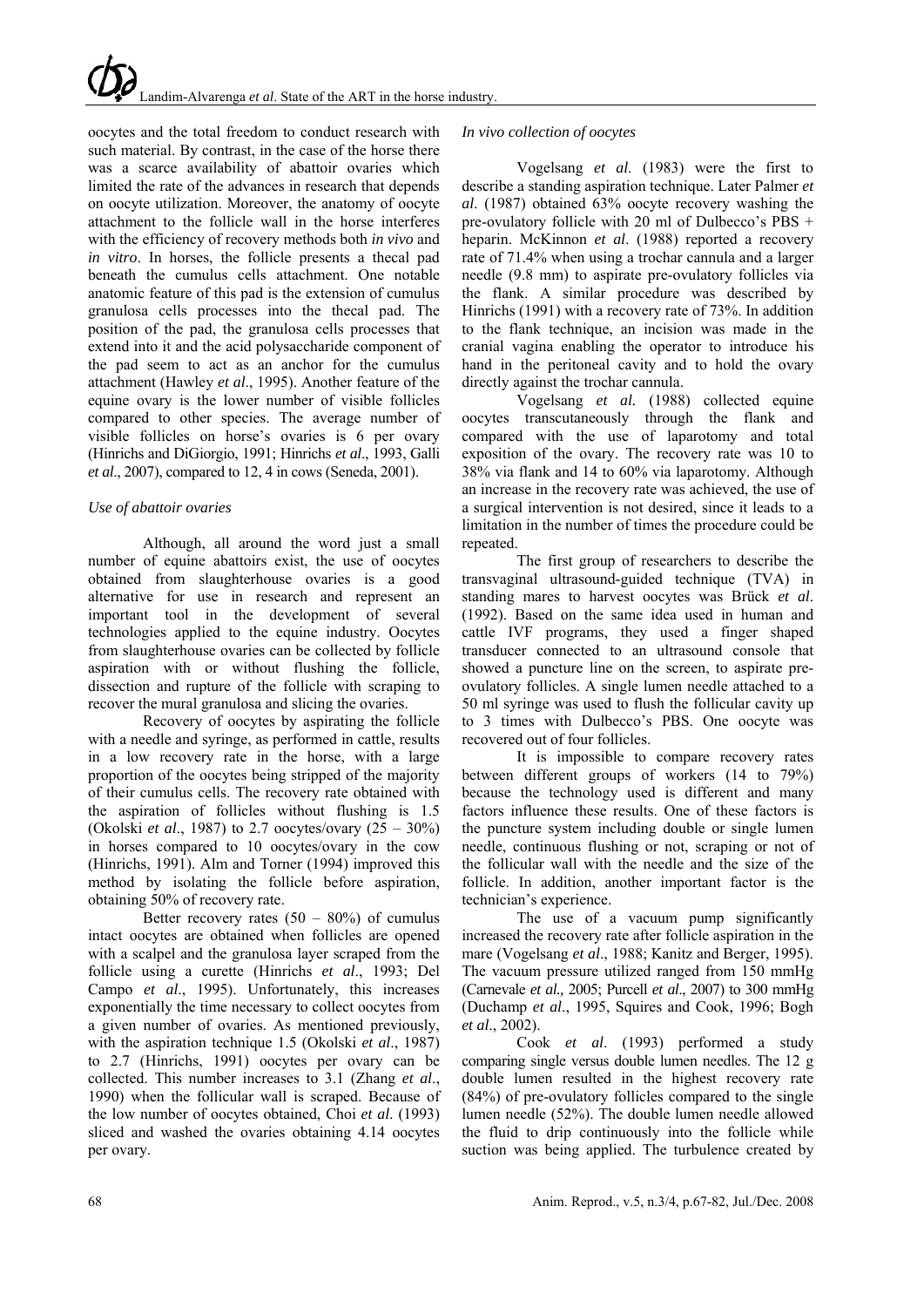the continuous flux into the follicle helps with the detachment of the oocyte from the follicular wall, after the gonadotrophical stimulation, increasing the recovery rate (Cook *et al*., 1992).

The aspiration of immature follicles allows for an increase in the number of follicles punctured, however the recovery rate is much lower than the one obtained in the pre-ovulatory follicle. Cook *et al*. (1992) aspirated oocytes on days 7 to 9 of diestrus when four follicles measuring 10 to 25 mm were detected. A total of 135 diestrus follicles were aspirated and 25 oocytes (18.5%) were recovered. While in the pre-ovulatory follicle aspiration alone is enough for the detachment of the oocyte, in small follicles it is also necessary to flush the follicle and to scrape the follicular wall to remove the oocyte. This procedure is particularly difficult in follicles between 20 and 35 mm, due to the large diameter. More oocytes are collected from small follicles 5 to 15 mm (52%) than from follicles 20 to 27 mm (22%; Bezard *et al*., 1997). In a follicle smaller than 20 mm, the scraping is more easily performed. However, the oocytes obtained from follicles smaller than 10 mm have a lower ability to mature *in vitro*.

The use of superovulatory treatments did not increase the recovery rate of oocytes obtained from preovulatory and/or diestrous follicles. Brück *et al.* (2000) observed a similar recovery rate after aspiration of follicles ≥4 mm from non-treated mares (48%) and from mares stimulated to superovulate with 25 mg of equine pituitary extract (EPE) once a day (40%). When pre-ovulatory follicles were aspirated, MacLellan *et al.* (2002) obtained higher recovery rates from non superovulated mares (69%) compared with mares superovulated with EPE twice a day (20%). Also, the use of equine FSH did not increase the recovery rate of oocytes obtained from superovulated mares (21% and 23% for superovulated and control mares, respectively; Purcell *et al*., 2007)

Pregnant mares provide an additional potential source of oocytes (Meintjes *et al*., 1995). Ginther (1992) and Ginther and Bergfelt (1992) have described the occurrence of follicular waves during early pregnancy in mares. Follicular activity is variable among early pregnant mares, ranging from periodically to sporadically occurring major waves (largest follicle  $\geq$  30 mm) in some mares, to only minor waves (largest follicle  $\leq 30$  mm) in others.

Oocyte recovery rates from pregnant mares seem to be higher compared to cycling mares. Goudet *et al*. (1998c) reported 54% oocyte recovery rates in pregnant mares versus 47% in cyclic mares. Meintjes *et al*. (1995) reported 75.8% oocyte recovery for pregnant mares versus 42.9% for the control group (pre-ovulatory follicles stimulated with hCG). Eleven aspirations were performed per mare on a 44-day period (from day 22 to day 66 of gestation) with a maximum of 7 oocytes recovered per aspiration section. In a second study (Meintjes *et al*., 1997), follicular aspirations were

extended until day 150 of gestation. The mean number of aspirations per mare was around 7.6 and the average number of oocytes obtained was 18.9 per mare. They concluded that an average of 2.5 oocytes could be collected every 7 to 10 days from pregnant mares. It was estimated that 19 oocytes could be retrieved from a mare between days 21 to 150 of gestation compared to 12 collected during 130 days in cycling mares without any hormonal treatment. Cochran *et al*. (1998) reported an average of 13 follicles per procedure, and an oocyte recovery rate of 66% for 20 aspirations performed during days 14 to 70 of pregnancy.

#### **Oocyte maturation**

After the oocytes are collected and selected on the basis of cumulus morphology, they are transferred to maturation medium and allowed to mature for 24 to 36 hours *in vitro*. Oocyte maturation consists of nuclear and cytoplasmic modifications that prepare the oocyte for fertilization. *In vivo*, maturation is a process *In vivo*, maturation is a process coinciding with follicular development, changing hormone levels, and meiotic progression. Previous studies have shown that the concentration of estradiol-17β (E2) in follicular fluid remains high in equine preovulatory follicles (Kenney *et al*., 1979; Watson and Hinrichs, 1988). The ovulatory LH surge occurs as a progressive rise that takes several days, with a maximum concentration occurring one day after ovulation (Whitmore *et al*., 1973; Irvine *et al*., 1994). Regarding follicular fluid concentrations of progesterone (P4) in equine pre-ovulatory follicles, Fay and Douglas (1987) observed slightly higher levels in follicles 25 mm in diameter as compared to smaller ones. Watson and Hinrichs (1988) reported a 20-fold rise in P4 in follicles approaching ovulation after hCG treatment. All those changes may be important for the complete maturation of the oocyte.

Nuclear maturation is referred to as the resumption of the meiosis process through to MII, with the aim of reduction of the DNA content in the oocyte. Oocyte nuclear maturation is marked by extrusion of the 1st polar body and formation of a Metaphase II plate. In most species, the resumption of meiosis is triggered by LH, and ultimately results in activation of the cyclin B/cdc2 complex (Maturation Promoting Factor - MPF) in the ooplasm (Lee and Nurse, 1988; Cran and Moor, 1990).

A detailed description of meiotic changes in horse oocytes is presented by Grondahl *et al*. (1995) who used transmission electron microscopy to visualize the process. They observed a flattening of the spherical equine oocyte nucleus, followed by an increased undulation of the nuclear envelope, formation of the metaphase plate of the 1st meiotic division, and finally the extrusion of the 1st polar body and subsequent formation of the metaphase plate of the 2nd meiotic division. According to the stage of nuclear maturation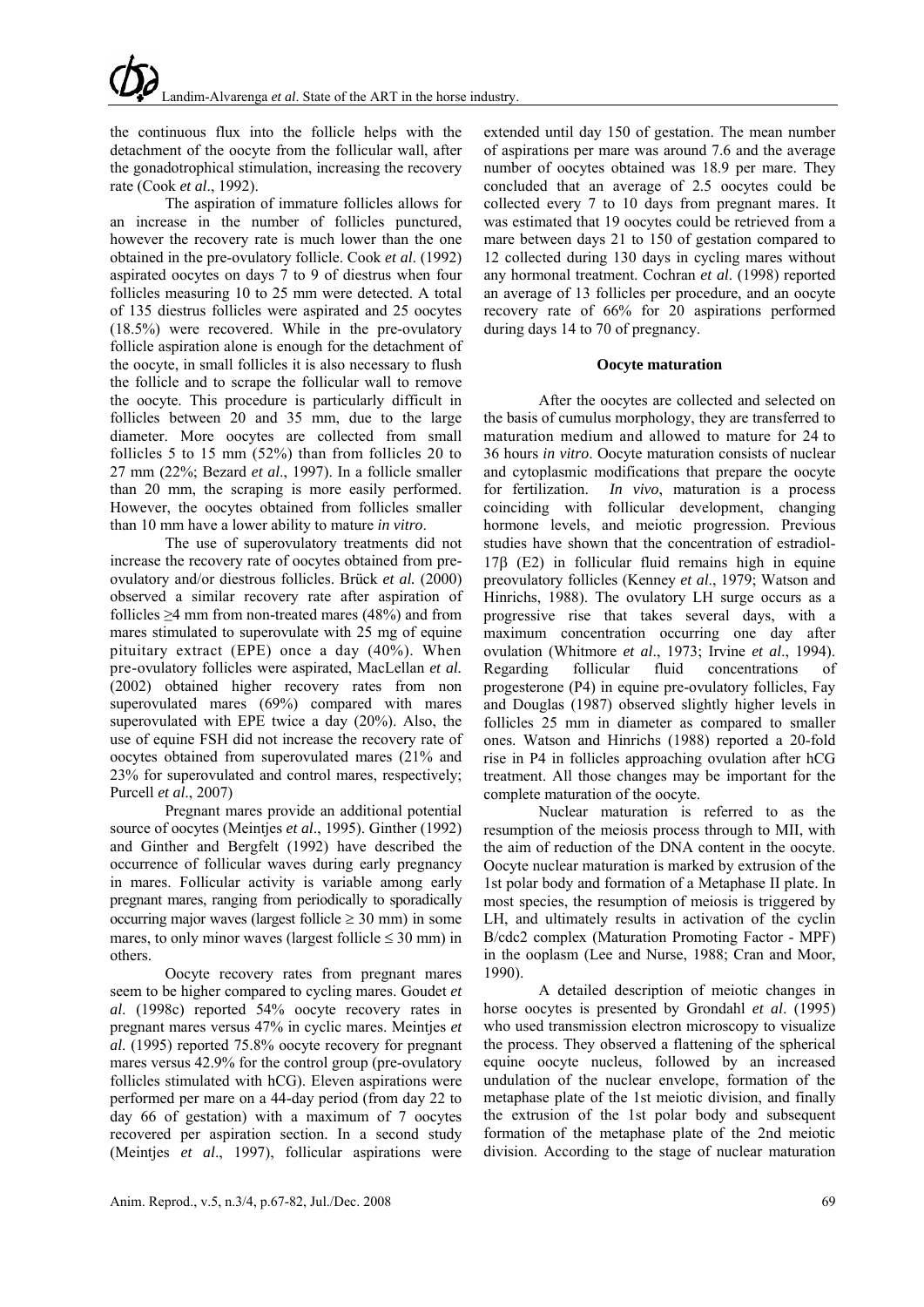observed using light microscopy, oocytes were classified as: GV (germinal vesicle), a spherical oocyte nucleus is located centrally or peripherally in the ooplasm; GVBD (germinal vesicle breakdown), the oocyte nucleus presents an irregular envelope surrounding disperse condensed cromatin; MI (metaphase I), characterized by the presence of metaphase chromosomes peripherally in the ooplasm; and MII (metaphase II), presence of metaphase chromosomes peripherally in the ooplasm and presence of a polar body in the perivitelline space.

The occurrence of meiotic maturation is accompanied and probably regulated by changes in the phosphorylation patterns of various cellular proteins. An important component of this activity is the Maturation Promoting Factor (MPF; Masui and Makert, 1971), which was found to be a universal cell cycle regulator of both mitosis and meiosis (Nurse, 1990). The MPF is a serine/threonine protein kinase composed of the catalytic sub-unity cyclin-dependent kinase 1 (cdk1, also known as p34cdc2) and its regulatory sub-unity, cyclin B (Downs, 1993; Taieb *et al*., 1997). Active MPF induces chromosome condensation, nuclear envelope breakdown and cytoplasmic reorganization with entry into M-phase of either mitotic or meiotic cell cycle (Murray, 1989; Murray and Kirschner 1989; Motlik and Kubelka, 1990). During oocyte meiotic maturation of mammalian species, MPF activity is very low in the germinal vesicle stage, and peaks at metaphase I and II stages (mouse: Hashimoto and Kishimoto, 1988; Choi *et al*., 1991; rabbit: Naito and Toyoda, 1991; goat: Jelinkova *et al*., 1994; pig: Dedieu *et al*., 1996; bovine: Wu *et al*., 1997).

Other kinases are also involved in the regulation of meiotic events, such as mitogen-activated protein kinase (MAPK). In horses, Goudet *et al.* (1998a) investigated the presence of p34cdc2, cyclin B and MAPK in oocytes matured *in vivo* and *in vitro*. The results showed that the incompetence of equine oocytes to resume meiosis *in vitro* is not due to the absence of these proteins. It may be due to a deficiency of regulators of MPF and/or to an inability to phosphorylate MAPK. The MPF activity could be measured by phosphorylation of histone H1 kinase and is associated with equine oocyte competence. MPF activity was not different in equine oocytes that reached metaphase I and II. However, the histone H1 kinase activity was significantly higher in the pre-ovulatory oocytes that reached metaphase II *in vivo* then in oocytes that reached metaphase II after *in vitro* culture (Goudet *et al*., 1998b).

Cytoplasmic maturation is characterized by several changes in the shape and localization of the organelles. Grondahl *et al*. (1995) described a breakdown of the intermediate junctions between the cumulus cell projections and the oolema with an enlargement of the perivitelinic space. In the same paper he described the formation and arrangement of a large

number of cortical granules immediately beneath the plasmic membrane and the structural change of the mitochondria to a round shape. The migration of the cortical granules is believed to be an important step in cytoplasmic maturation (Cran, 1989) and has been used to assess the oocyte maturity (Long *et al*., 1994; Goudet *et al*., 1997). The redistribution of the cortical granules provides the ovum the capacity to maintain the block of polyspermy after sperm penetration (Cran, 1989).

Factors that may affect cytoplasmic maturation include presence of cumulus cells, addition of gonadotropins to the maturation media and time of culture. The structure of the oocyte and its associated granulosa cells is collectively called the cumulus oocyte complex. The presence of these cells during maturation has proven to be beneficial in many species including humans (Kennedy and Donahue, 1969), rabbits and cows (Robertson and Baker, 1969). The cells from the *corona radiata* are connected with the oocyte membrane, permitting the transfer of molecules from the granulosa cells to the oocyte (Okolski *et al*., 1991). The association between germinal cells and somatic granulosa cells regulates the level of synthesis of specific proteins and the pattern of protein phosphorylation in growing oocytes, thus directly regulating their metabolism.

The rate of *in vitro* maturation of equine oocytes ranges from 20 to 85% (reviewed by Galli *et al*., 2007). Comparisons between *in vitro* maturation procedures in horses are difficult because each study has a different protocol. In other species such as ruminants and pigs, the presence of expanded cumulus is linked to the collection of oocytes from atretic follicles, and these oocytes are generally discarded immediately because of their extremely low developmental capacity (de Loss *et al*., 1989). However, in horses, Hinrichs *et al*., in a series of studies demonstrated that oocytes with expanded cumulus were more capable of complete maturation than oocytes with compact cumulus (Hinrichs and Williams, 1997; Hinrichs and Schimidt, 2000; Hinrichs *et al.,* 2005b). Like in bovine, oocytes classified as expanded originate from follicles in the early stages of atresia, which appears to induce the meiotic competence (Hinrichs and Williams, 1997). The classification as expanded or compact cumulus oocytes complex must include not just the aspect of the cumulus cells, but also the aspect of the mural granulosa cells. Oocytes collected from follicles with any individual group of granulosa cells presenting signals of expansion until total expansion of the cumulus cells are classified as expanded while oocytes with either cumulus and/or granulosa compact cells are classified as compact (Hinrichs *et al*., 2002; Fernandes *et al*., 2006).

Although the majority of expanded oocytes presented an intact germinal vesicle just after harvest from the follicles (Hinrichs *et al*., 1993), those oocytes matured faster *in vitro* (Hinrichs *et al.,* 1993; Zhang *et al*., 1989) and presented a higher maturation rate (Alm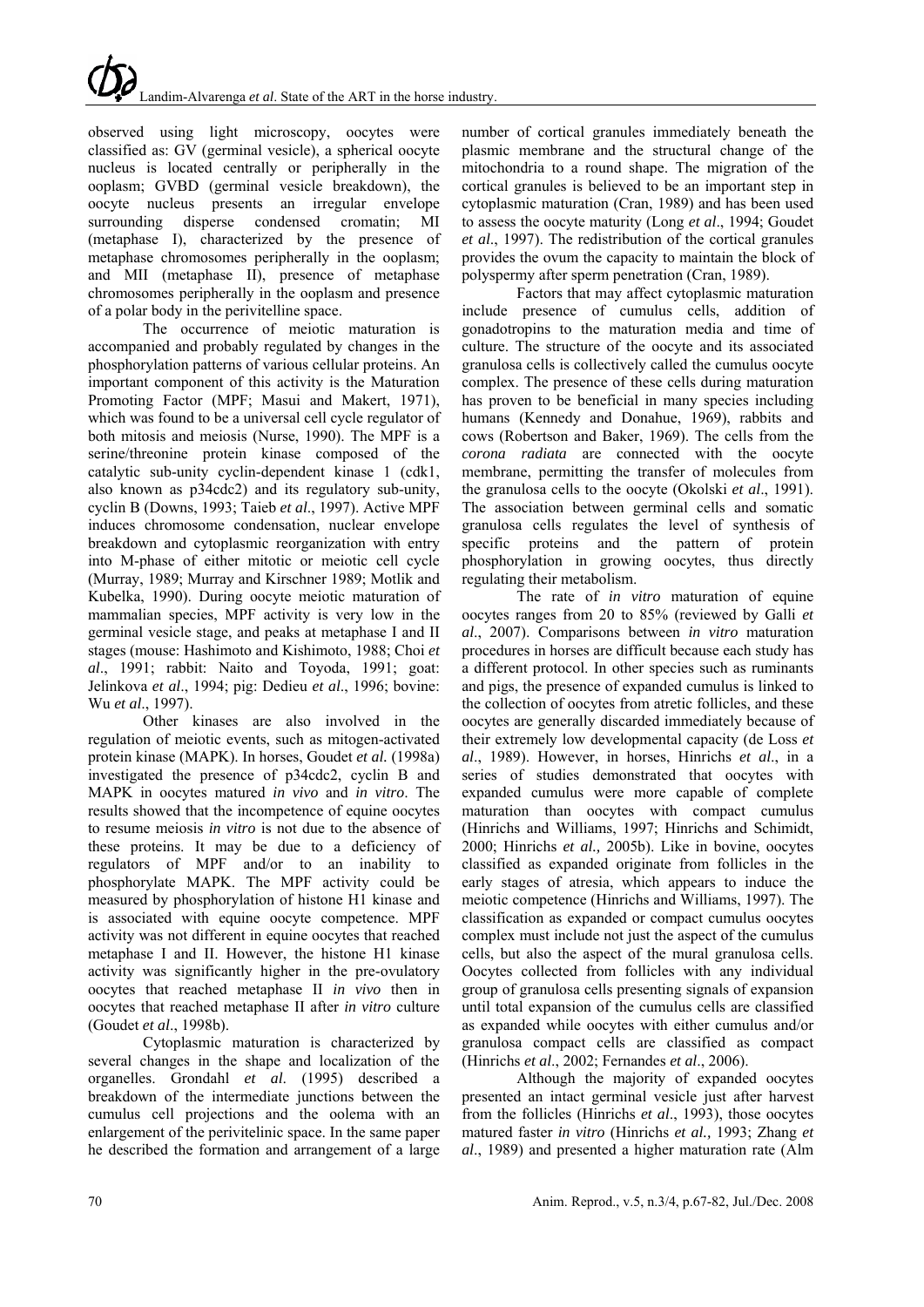and Hinrichs, 1996; Hinrichs and Schmidt, 2000) when compared with compact oocytes submitted to the same conditions. However, according to Hinrichs (2005) and Galli *et al*. (2007) no statistical differences were observed in developmental competence of compact or expanded oocytes submitted to ICSI and cultured into sheep oviducts.

The majority of studies in equine oocyte IVM use TCM 199 as a culture medium with the addition of serum, follicular fluid or hormones (LH, FSH and estradiol 17β; Willis *et al*., 1991; Dell'Aquila *et al*., 1997; Hinrichs and Schmidt, 2000; Galli *et al*., 2002; Lagutina *et al*., 2005). However, the source and levels of LH and FSH have not been optimized. Luteinizing hormone of ovine (Dell'Aquila *et al*., 1997), bovine (Willis *et al*., 1991; Shabpareh *et al*., 1993; Squires *et al*., 1996), and equine origin (Bezard *et al*., 1997; Goudet *et al*., 1997), and equine pituitary extract (EPE) (Landim-Alvarenga and Choi*,* 1999) have been used but none of these has increased the efficiency of conventional IVF.

### **In vitro fertilization and ICSI**

In the mare, the fertilization process *in vivo* has been described (Betteridge *et al*., 1982; Enders *et al*., 1987; Bezard *et al.,* 1989; Grondahl *et al.,* 1993) and blastocyst formation and establishment of pregnancy have been achieved following transfer of IVM oocytes to oviducts of mated recipient mares (Zhang *et al*., 1989. Fernandes *et al*. 2006). Conversely, reports on conventional IVF of *in vitro* or *in vivo* matured equine oocytes are few, and the data is difficult to interpret due to variations in techniques used by different laboratories. Parameters for assessing fertilization include: the presence of swollen sperm heads in association with sperm tail or mid piece (Zhang *et al*., 1990), the presence of two pronuclei (Del Campo *et al*., 1990), or cleavage. However, in the mare the success of producing embryos using IVF procedures remains extremely low.

The first cleavage after IVF of *in vivo* matured oocytes has been reported by Bezard *et al*. (1989). The fertilization rate was low, with 26% of oocytes fertilized and only 18% cleaved. However, two successful pregnancies were obtained after 14 surgical transfers of these fertilized oocytes (Palmer *et al*., 1991).

The reason(s) for poor IVF rates of equine oocytes remains unclear. Sperm cell capacitation (Alm *et al*., 2001; Hinrichs *et al*., 2002), oocyte maturation (Li *et al*., 2001), and changes in the zona pellucida (Dell'Aquila *et al*., 1999; Landim-Alvarenga *et al*., 2001) have all been offered as possible reasons for the poor IVF rates. The most encouraging method for capacitation induction and acrosome reaction of equine sperm cells is the use of calcium ionophore A23187. reaching 17 to 36% fertilization rates (Del Campo *et al*., 1990; Zhang *et al*., 1990; Grondahl *et al.*, 1995; Alm *et* 

*al*., 2001). The use of caffeine or heparin for sperm capacitation did not improve the fertilization rate (<17%; Del Campo *et al*., 1990; Grondhal *et al*., 1995; Dell'Aquila *et al*., 1996). The question of whether stallion spermatozoa are unique in their requirements for these agents remains open.

In order to increase the IVF rates in the horse, fertilization techniques such as partial zona dissection or removal, subzonal sperm injection, zona drilling, and intracytoplasmic sperm injection (ICSI) have been used. Choi *et al*. (1994) used partial zona dissection or dissection in an attempt to fertilize equine oocytes *in vitro*. For partial zona dissection, a slit in the zona pellucida of the oocyte is made; for partial zona removal, a piece of the zona pellucida is removed facilitating access of the spermatozoa to the membrane of the oocyte. Sperm penetration rates evaluated by staining were 52% for partial zona removal oocytes and 12% for partial zona dissection oocytes. Although polyspermy was evident in some of these oocytes with a large slit in the zona pellucida, monospermic penetration rates were found to be between 57% and 58%.

For zona drilling, a small hole is made in the zona pellucida with a drop of acidic Tyrode's solution, facilitating the mobile sperm cells to overcome the zona barrier. Li *et al*. (1995) obtained 33 to 79% of cleavage after zona drilling of *in vitro* matured oocytes obtained from pregnant mares. The best results were achieved after sperm exposure to 1.0 $\mu$ M concentration of Ca<sup>++</sup> ionophore A23187. Although polyspermy was not examined, 45.5% of the oocytes that cleaved developed to the morula and blastocyst stages.

At the end of the  $20<sup>th</sup>$  century, the intracytoplasmic injection of a single spermatozoon (ICSI) had been introduced in human IVF with great success (Palermo *et al*., 1992). For ICSI, a direct injection of one spermatozoon, after crushing its tail, is made with a fine pipette into the cytoplasm of a mature oocyte exhibiting the first polar body in the perivitelinic space. While other methods depend on the presence of a functional capacitated and acrosome reacted spermatozoon for fusion with the membrane of the oocyte, ICSI does not seem to require capacitation or acrosome reaction. Sperm injection circumvents the problem of having sperm able to bind to the oocyte, penetrate the oocyte and initiate fertilization. With ICSI, spermatozoa are injected directly into the oocyte, initiating fertilization.

The first horse pregnancy from ICSI was reported in Colorado in 1996 (Squires *et al.,* 1996). In this pioneering work, the authors injected four *in vitro*matured oocytes with sperm, and transferred them to the oviducts of recipient mares. Although several other researchers have successfully produced foals from ICSI (McKinnon *et al*., 1998; Cochran *et al*., 1998; Choi *et al*., 2002a; Galli *et al*., 2007), subsequent studies showed that this success rate was difficult to repeat.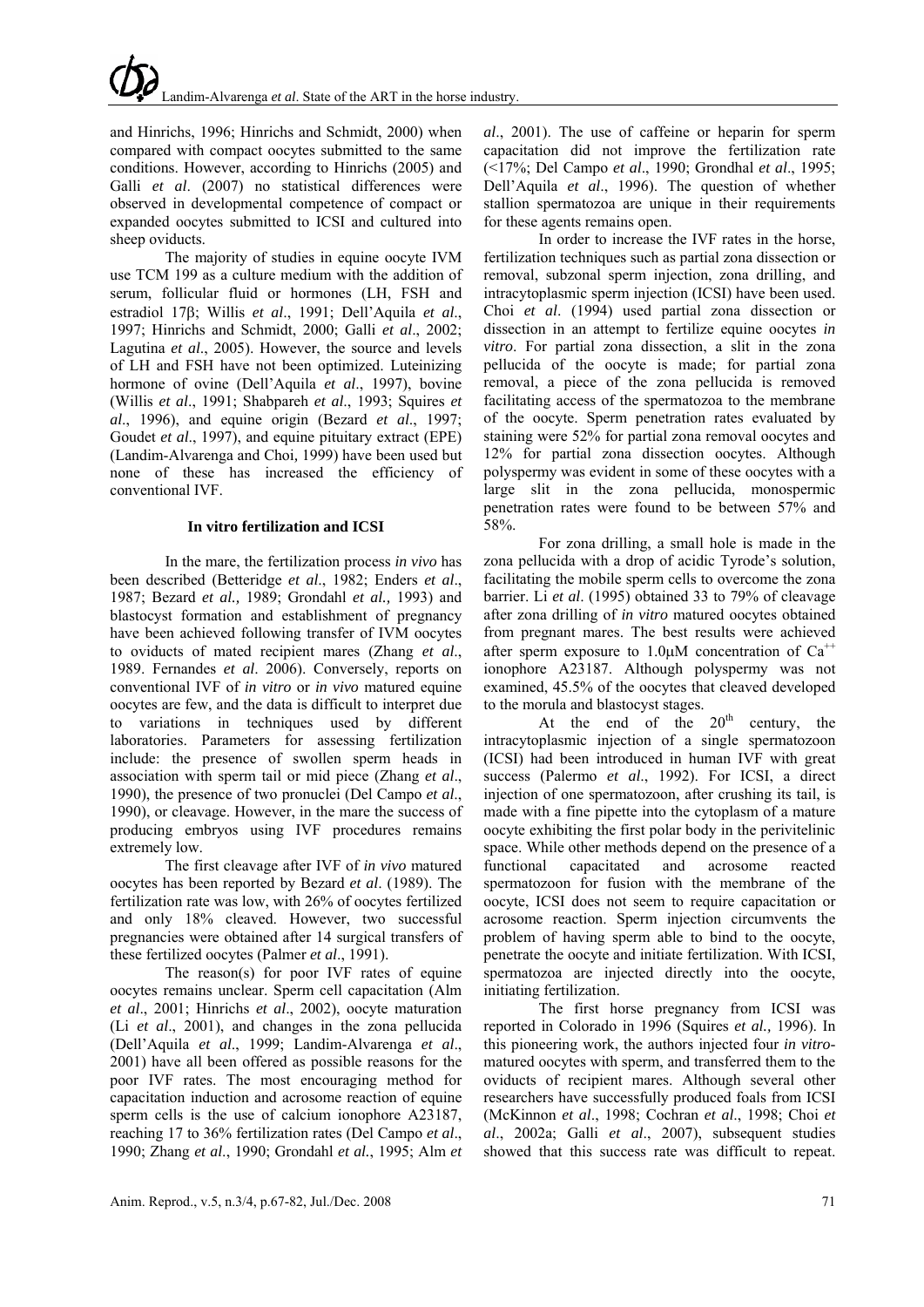Initially, laboratories working with ICSI in the horse had difficulty in achieving good rates of embryo development after sperm injection. However, in 2002, the use of the Piezo drill for ICSI was reported to increase cleavage rates to 69 to 89% (Choi *et al*., 2002a; Galli *et al*., 2002). The Piezo drill is a device that causes minute vibrations in the injection pipette; these not only facilitate penetration of the zona pellucida but also ensure breakage of the sperm and oocyte plasma membranes.

One of the main advantages on the use of ICSI over IVF or OT is the possibility of utilization of semen with very low fertility rates and poor quality. For ICSI in equine, three different preparations of sperm have been used: fresh (Kato *et al*., 1997; Schmid *et al*., 2000), cooled (Cochran *et al*., 1998; Li *et al*., 2000), and frozen-thawed (Dell'Aquila *et al*., 1997, 1999; Grondahl *et al*., 1997; Li *et al*., 2001). Researchers working with fresh semen achieved minimal pronucleus formation without chemical activation of the oocyte after ICSI (Kato *et al*., 1997; Guignot *et al*., 1998; Schmid *et al*., 2000). The use of cooled semen either required (Li *et al*., 2000) or did not (Cochran *et al*., 1998) chemical activation for pronucleus formation. When frozen thawed semen was used, good rates (around 50%) of pronucleus formation were obtained without activation (Grondahl *et al*., 1997; Dell'Aquila *et al*., 1997, 1999). Because spermatozoa injected into the oocyte by ICSI are still surrounded by their plasma membrane, it is possible that the process of freezing, which may result in changes in sperm membrane, has a beneficial effect on the diffusion of sperm factors into the cytoplasm of the oocyte leading to activation. However, according to a review from Choi *et al*. (2002b) the controversy on the use of each type of sperm preparation appears to be related to ineffective ICSI technique, since the use of Piezo drill has shown that fresh or frozen semen is equally and highly effective for fertilization.

A study from Lazzari *et al*. (2002) compared the developmental capacity of *in vitro* matured oocytes fertilized by ICSI with frozen-thawed stallion semen of different motility and/or fertility. No difference in either cleavage or advanced embryo development rates among oocytes injected with spermatozoa from stallions of good, poor and no fertility was observed, as long as a motile spermatozoon was selected for ICSI. In contrast, when an immobile sperm from semen having very poor motility post-thawing and no fertility was used, a significantly lower cleavage rate was observed and no embryos were capable of developing to the compact morula or blastocyst stages. However, in a study performed by Choi *et al*. (2006), a 13% blastocyst rate was achieved with non-motile sperm (8/63 injected oocytes) without extra activation stimulus, thus it appears that motility is not an absolute requirement.

Before the injection of the spermatozoa into the oocyte, the semen needs to be prepared by selection of

viable sperm using Percoll gradients or Swim up procedures. The sperm suspension is then diluted in a TALP solution with  $10\%$  (w/v) polyvinylpyrrolidone to slow down the flagellar beating and allows the capture of the sperm cell. The injection pipette used for ICSI in horses has to be 7 - 8µm in diameter (outside) and a 120 - 140 µm diameter (outside) pipette is used to hold the oocyte in the proper position. The entire procedure must be performed under oil in an inverted microscope with a micromanipulator. Each sperm is immobilized by applying a few pulses with the Piezo drill to the sperm tail immediately before injection.

Initially the ICSI procedure presented limited clinical use because of the lack of standardization in the technique. Due to the absence of a standard protocol for culture of fertilized equine oocytes to the blastocyst stage, it was necessary to transfer the zygotes directly to the oviduct of a recipient mare immediately after injection. Choi *et al.* (2004b) obtained a blastocyst recovery rate of 36% after collection of ICSI injected IVM oocytes transferred immediately after injection showing that ICSI can result in efficient embryo production if embryos are cultured in an optimal environment. However, the direct transfer of an ICSI embryo to the oviduct of a recipient mare seems to have very little benefit over performing OT. Although some advantages can be noted, especially concerning the use of poor quality semen or semen with low numbers of spermatozoa, the ICSI procedure includes a very high cost in equipment and technician. Moreover, the inefficiencies associated with the ICSI procedure, including the time needed for micromanipulation, the risk of lyses of the oocyte during the injection procedure, and the reduced rate of embryo cleavage, render ICSI a less efficient method than oocyte transfer when one oocyte and semen of normal fertility is used. (Hinrichs, 2005).

For the ICSI procedure to become clinically available, the development of suitable culture systems was necessary. In cattle, 25–35% of fertilized oocytes typically develop to blastocysts *in vitro*. In contrast, most of the work with *in vitro* culture of equine embryos has been disappointing; with blastocyst rates remaining low, ranging from 4 to 16%. However, the progress in IVM and ICSI technologies has increased efforts to design suitable culture systems for early cleavage stage embryos. Many different culture conditions have been reported for preimplantation development of ICSI fertilized horse oocytes, including defined media such as G1.2 (Choi *et al*., 2002a), DMEM-F12 and CZB (Choi *et al*., 2004a) and modified SOF (Galli *et al*., 2002).

Recently, the culture of ICSI-produced equine embryos in medium DMEM/F-12 in a mixed-gas environment, was able to support >35% blastocyst development (Hinrichs *et al*., 2006; Choi *et al*., 2006), similar to the rates obtained with *in vivo* culture. The range of blastocyst formation using this system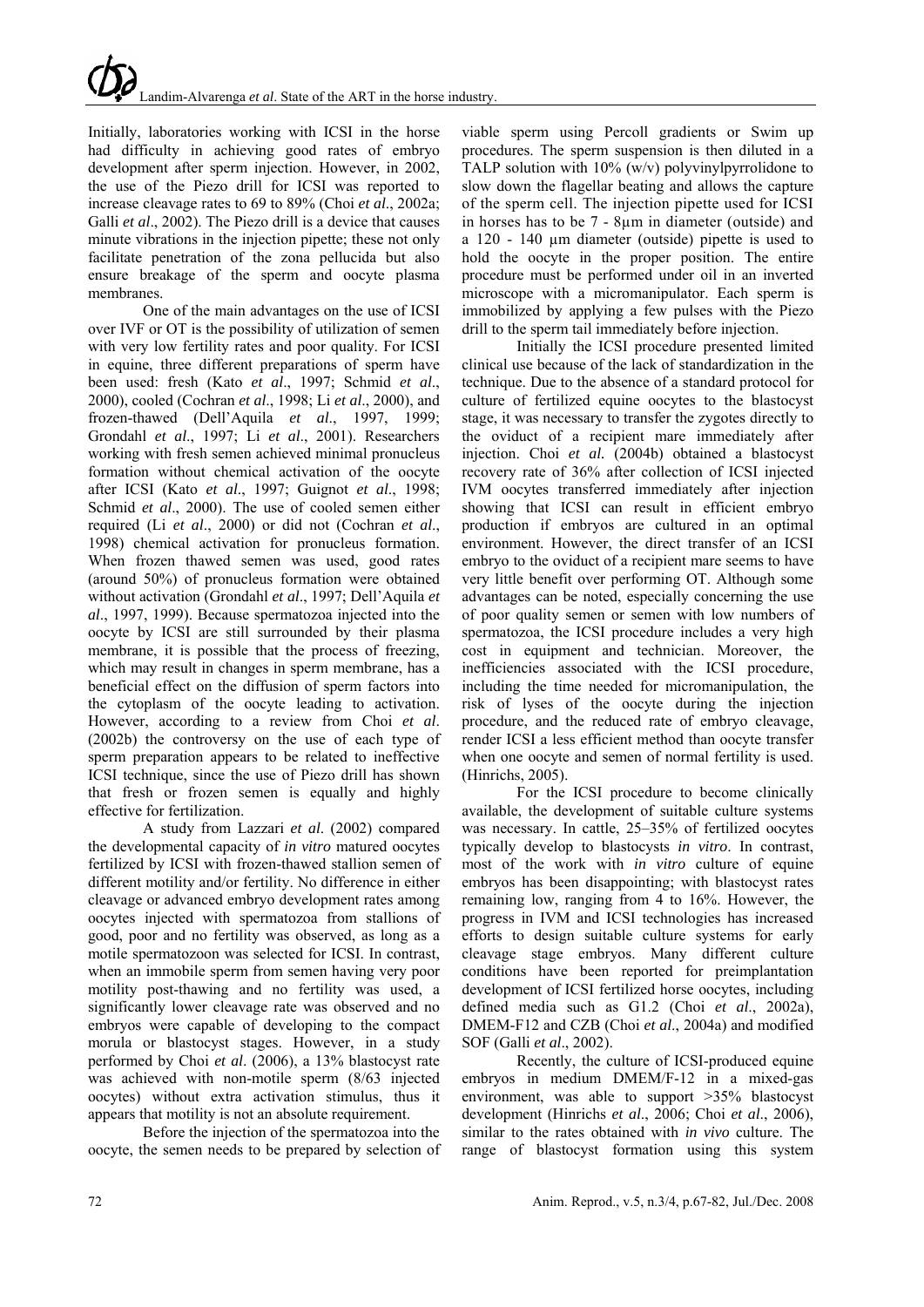increased from 27 to 44% (Choi *et al*., 2006), with pregnancy rates of 50%. This exciting result allows the technique to now be offered commercially in some laboratories around the world. However, when cell number counts were compared (Tremoleda *et al*., 2003) among *in vivo* produced embryos and those produced by *in vitro* culture in SOF-aa-BSA media, both on day 7 of development, the *in vitro* produced embryos had significantly fewer cell numbers, resembling a day 5 rather than a day 7 embryo. It is important to take this into account difference when embryos are transferred to synchronized recipients.

The clinical use of ICSI is mainly for production of foals from stallions that have very few sperm or perhaps stallions that have died and a limited quantity of frozen semen is available. However, another promising application is to obtain embryos from mares post-mortem. That is, when a mare dies and the owner wishes to attempt to obtain foals from the mare's oocytes. In this case, multiple immature oocytes are recovered from the follicles present in the ovaries and are matured *in vitro*. Use of ICSI under these circumstances has a major advantage over OT, since with ICSI every oocyte that is capable of making a blastocyst has a chance to produce a foal. After the oocytes have been collected and matured *in vitro*, those in metaphase II are fertilized by ICSI and placed into embryo culture. Blastocysts are identified after 7–8 days of *in vitro* culture, and each blastocyst may be transferred separately to a recipient mare.

Those recent progresses obtained with ICSI in the horse leads to the appearance of some commercial clinical programs. Carnevale *et al.* (2007) reported the use of frozen, cooled or epididimal sperm to inject preovulatory oocytes collected from donor mares in a commercial program held by Colorado State University. Injected oocytes were cultured *in vitro* until cleavage and early embryos were transferred into recipient mare's oviduct. Of 90 oocytes, 68 cleaved and were transferred approximately 1.5 days after ICSI. Pregnancy rates were 44 and 31% at 16 and 50 days of gestation, respectively, and the foals are expected to be born in 2008.

Obviously, ICSI is the ultimate in low-dose insemination, because only a single spermatozoon is injected into the oocyte. Studies are being conducted on frozen semen with few numbers of spermatozoa per straw for subsequent sperm injection, and also to determine the effect of thawing, re-dilution and refreezing of semen on embryo development after ICSI (Squires, 2005). Other possibilities include cutting a piece of the straw while under liquid nitrogen, thawing the semen, then refreezing the extra sperm that are not needed for the ICSI procedure. Choi *et al*. (2006) demonstrated that thawing one semen straw, diluting 1:100 and refreezing does not lower blastocyst formation rate after ICSI. This technique would allow one to conserve genetic material for a long time period

and extend the use of valuable semen several orders of magnitude compared with its use in conventional breeding methods (Squires, 2005). Moreover, sperm injection is a powerful tool that can be used to evaluate *in vitro* maturation systems for oocytes, study fertilization, and provide *in vitro*-produced embryos for subsequent studies.

### **Cloning**

Cloning is the production of genetically identical individuals by non-sexual means (Seidel, 1983). The first results for mammalian cloning were obtained by Willadsen (1986), when cloned sheep were born after the split of 8 to 16 cell embryos. At the end of the  $20<sup>th</sup>$  century, Wilmut *et al.* (1997) surprised the world by producing the first clone obtained from a differentiated cell. Since then, the production of clones by nuclear transfer has been a success in many mammalian species including the horse.

The cloning process utilizing somatic cells is a powerful instrument for the multiplication of animals with a unique genotype as well as for the preservation of endangered species, representing of the most extraordinary conquered feat in developmental biology research (Wilmut *et al*., 1997). However, the efficiency of the technique is still low (often less then 1%) due to the highly complex process that involves a combination of biological and technical factors, all of which are not fully understood (Solter, 2000). Moreover, nuclear transfer leads to several developmental problems in embryos of most species, with a high rate of miscarriage and perinatal death (Wilmut *et al*., 1997; Hill *et al*., 1999; Heyman *et al*., 2002). However, it is not clear if the developmental failure in embryo development is linked with the re-programming of the somatic nuclei or is intrinsic on the cloning process itself (Han *et al*., 2003).

The nuclear transfer technique involves obtaining somatic cells from the genetic donor, as well as *in vivo* or *in vitro* matured oocytes to be used as recipient cytoplasm (oocyte donor genetics are not important). By micromanipulation, the area of cytoplasm containing the chromatin of the oocyte is removed, creating an enucleated oocyte or cytoplast. The selected somatic cells, grown *in vitro* from a tissue sample (e.g. a skin biopsy), are combined with the cytoplast either by fusing the two cells by electric pulse, or by breaking the donor cell membrane and injecting the cell directly into the cytoplasm of the oocyte. The recombined oocyte, now containing the nucleus of the genetic donor, needs to be artificially activated to start embryo development, and finally the embryo is transferred to a recipient mare (Hinrichs, 2005). If a sub-optimal condition happens in any of these steps the production of the cloned embryo will be influenced.

The first equids cloned by somatic cell nuclear transfer were three mules obtained from cells from a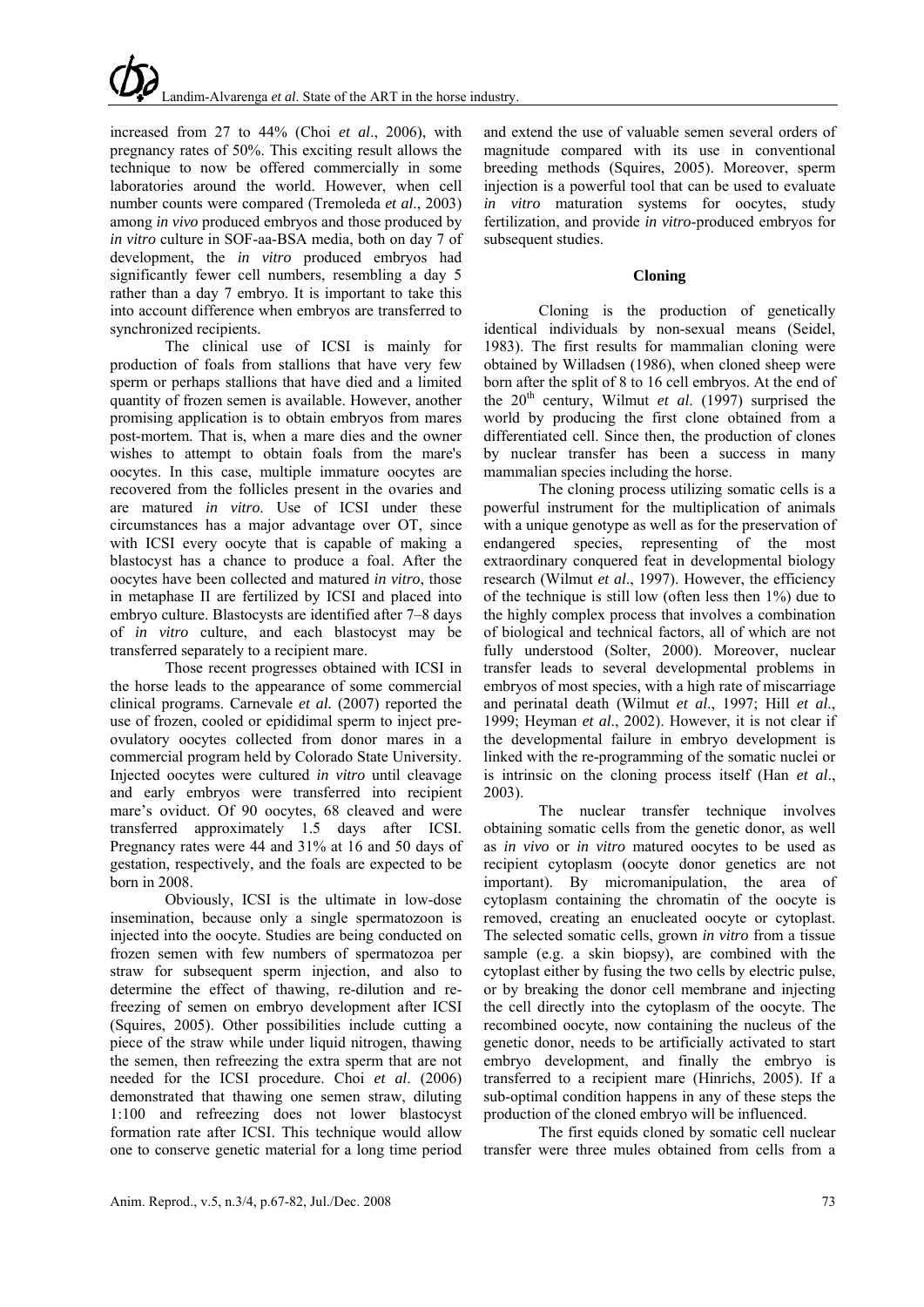45 day old fetus. *In vivo* matured oocytes were utilized as cytoplast and the embryos were transferred directly to the oviduct of the recipient mares. This same group reported establishment of seven pregnancies from transfer of 62 oocytes subjected to adult somatic cell nuclear transfer, but all pregnancies were lost before 80 days of gestation (Vanderwall *et al*., 2004). The same year Galli *et al*. (2003) reported the birth of a cloned horse from an adult somatic cell transferred to an *in vitro* matured oocyte. The embryo was then cultured to the blastocyst stage before transcervical transfer to the uterus of the recipient mare. One of the most exciting aspects of the birth of this cloned horse is that the recipient mare who became pregnant and delivered the clone was also the somatic cell donor. In that report, 841 recombined oocytes were cultured, and 22 blastocysts developed (3%). Seventeen blastocysts were transferred, and four pregnancies resulted (24% pregnancy rate after transfer). Of the four pregnancies, two were lost around 30 days, one was lost at 6 months of gestation and one was carried to term for a normal birth. More recently, another group reported the birth of a cloned horse at Texas A&M University (Hinrichs *et al*., 2005a. In this study, 567 recombined oocytes resulted in 11 blastocysts (1.9%) and 4 pregnancies (36% pregnancy rate), which produced 2 viable foals.

The effect of the donor cell on cloning success was also studied. Lagutina *et al*. (2005) obtained 24.3% pregnancy rates (9/37 mares transferred corresponding to 9/101 blastocysts transferred) when adult fibroblasts were used for nuclear transfer. The same authors describe that when fetal cells were used the rate of success was only 5.6% (1/18 mares transferred corresponding to 1/33 blastocyst transferred).

At this point is clear that the proportion of cloned horse pregnancies that are carried to late gestation or term vary among laboratories. So the increasing efficiency of equine cloning could make it possible for clinical applications. In fact, there is at least one commercial company that is attempting equine cloning for clients. Clinically, cloning can be used to prolong the use of genetically exceptional individuals with acquired infertility, males that have been castrated and/or animals that die before being able to reproduce. However, it is important to point out that nuclear transfer will never become a common clinical procedure, but can be used to solve exceptional problems.

Equine cloning can be particularly difficult due to the low availability of cytoplast suitable for nuclear transfer. Since one major factor on the success of the technique is the quality of the cytoplast, it needs to be obtained from healthy, good quality Metaphase II oocytes, which undergo adequate cytoplasmic maturation. In mammalians, during oogenesis the oocytes accumulate mRNA and their precursors into the cytoplasm. This reservoir is necessary at the beginning of embryo development, after fertilization, in the period just before the embryonary genome activation, which in bovine occurs at the 8 to 16 cell stage (Barnes and Eyestone, 1990). It is very well documented that the embryo development on the first cell cycles depends on the maternal transcript storage during oogenesis and final maturation of the oocyte.

The production of cytoplast requires the removal of the nuclear material from a mature oocyte. This procedure is essential for the maintenance of the normal number of chromosomes of a given species. In horses, the visualization of the metaphase plate containing the chromosomes may be difficult due to the high amount of lipids present in the oocyte cytoplasm. Moreover, the metaphase plate is not always located next to the released polar body. These features make the enucleation of the oocyte, in absence of a specific DNA stain, almost impossible. The main stain used to mark DNA in nuclear transfer procedures is the Hoechst 33342 which allows the visualization of the chromosomes under UV light during enucleation.

Although the best results were obtained using the technique of DNA staining, there are some concerns related to the exposition of the oocyte to the UV light which could lead to plasma membrane damage (Smith, 1993), nuclear and mitochondrial DNA breakage (Dominko *et al*., 2000), and impairment of the embryonary development (Prather *et al*., 1987; Smith, 1993). The removal of part of the cytoplasm next to the metaphase plate during enucleation may also be detrimental to the cytoplasm since important organelles, proteins and mRNA are taken along with the chromosomes (Barnes and Eyestone, 1990).

Since the removal of the chromatin without previous staining is not safe due to the variable position of the metaphase plate in relation with the polar body (Dominko *et al*., 2000) an alternative to that may be the use chemical enucleation. This technique is less invasive and leads to minimal removal of cytoplasm contents (Russel *et al*., 2005). Basically, the chemical enucleation involves the use of drugs that impair the organization of the cell cytoskeleton, like colchicines or demecolcine (Ibáñez *et al*., 2003; Russel *et al*., 2005), resulting in the loss of the microtubules that hold the metaphase plate. Microtubules and microfilaments are responsible for structural changes in the oocyte during maturation, resulting in the organization of the metaphase plate and extrusion of the first polar body (Li *et al*., 2005). The oocytes submitted to chemical enucleation presented a protrusion on the cortical region of the oocyte containing the nuclear material, and the mechanical removal of this protrusion is enough to provide the enucleation. Although the use of demecolcine has been reported in domestic animals such as cows and pigs, in horses there are few reports concerning chemical enucleation methods. Using this technique, Fernandes *et al*. (2007) found that observation of the protrusion was possible in 23.6 and 28.3% for expanded and compact equine oocytes,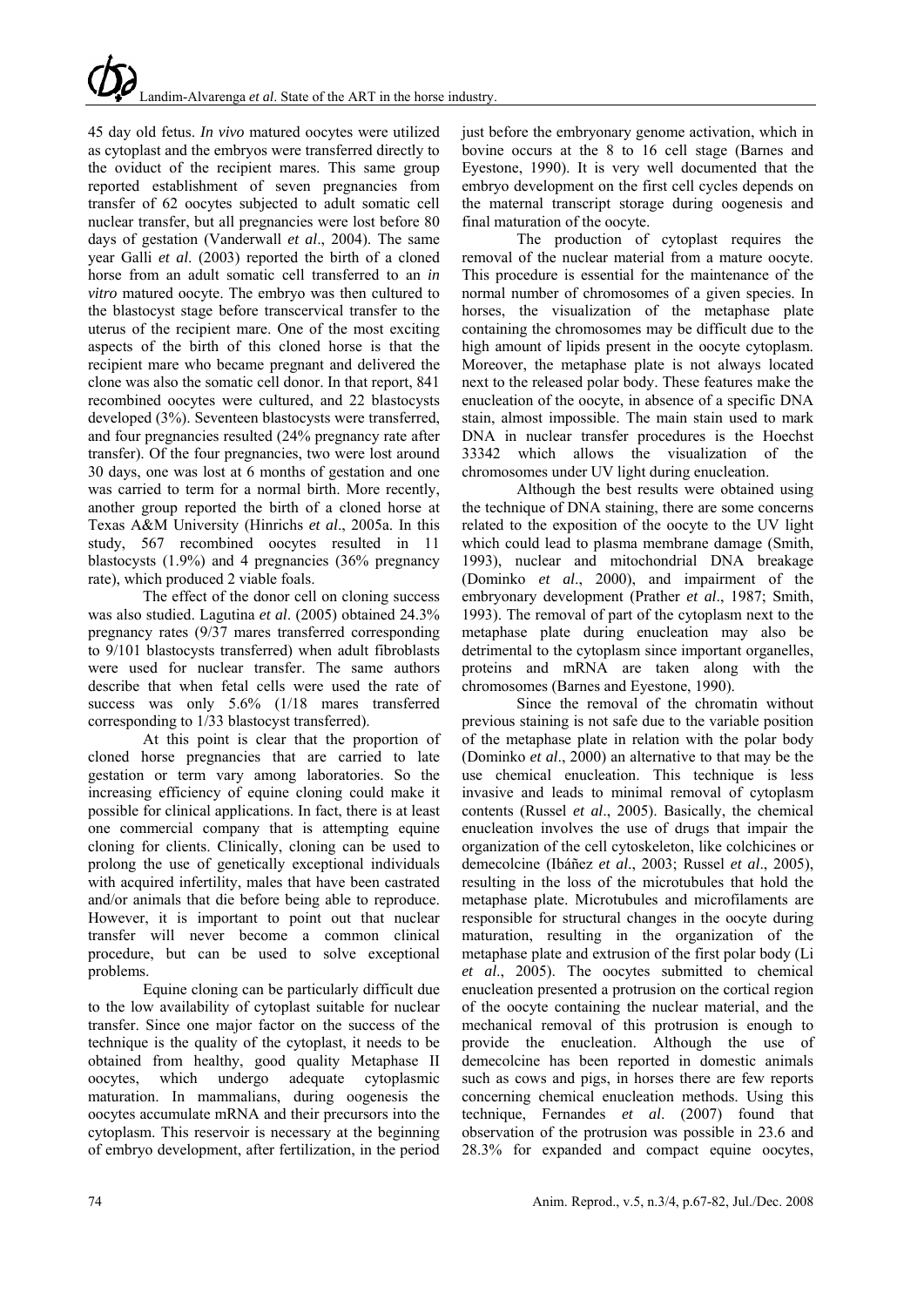respectively, indicating that although enucleation rates of equine oocytes using demecolcine were low, the technique may be used as an alternative method for preparing oocytes for nuclear transfer in the absence of a fluorescent microscope.

While the cytoplast is always represented by an enucleated oocyte, different cell types can be used as nuclear donors. Blastomeres, embryonic stem cells, mammary gland cells (Wilmut *et al*., 1997), oviductal cells (Kato *et al.*, 1998), cumulus cells, (Kato *et al*., 1998), muscular cells (Shiga *et al*., 1999) and fibroblasts (Shin *et al*., 1999) were used as nuclear donors in different species. The synchronization of the cell cycle of the nuclear donor cells and their nuclear integrity is important for the success of the nuclear transfer programs. According to Campbell *et al.* (1996), the induction of nuclear donor cells to G0-G1, a quiescent stage of the cellular cycle is beneficial. The structural modification of the chromatin and the reduction of the transcriptional activity in G0-G1 cells are thought to facilitate the re-programming of the differentiated nuclei of the donor cells to the totipotent status necessary for the normal development of the reconstituted embryos (Wilmut *et al*., 1997; Kato *et al*., 2000). The synchronization of cells in G0-G1 can be induced in somatic cells by serum starvation during culture, or by letting the cells grow until confluence (inhibition of growth by cellular contact). Cell cycle inhibitors like roscovitine can also be used to prepare the nuclear donor cell before nuclear transfer (Hinrichs *et al*., 2006). Although cloning using adult cells is a desirable technique in the horse industry, Vanderwall *et al*. (2004) and Lagutina *et al*. (2005) reported high rates of embryonic loss in mares that receive a nuclear transfer embryo. Embryonic and fetal losses in cloning programs are often attributed to failure in genomic reprogramming, which may be in part due to inefficient synchronization of the cellular cycle before transfer.

Cloning by nuclear transfer involves the fusion of the donor cell with the enucleated cytoplast which is performed by fusing the two cells by electric pulse, or by breaking the donor cell membrane and injecting the cell directly into the cytoplasm of the oocyte. The information on electrofusion in horses has been conflicting, with rates of success ranging from 20 to 67% (Choi *et al*., 2001; Hinrichs *et al*., 2002). The fusion rates were improved (82%) when the electrofusion was associated with the use of the Sendai virus (Li *et al*., 2001). Conversely, the direct transfer of the donor cell into the cytoplast through the use of a micropipetet, similarly with the ICSI procedure, leads to 13 to 40% reconstruction success. Choi *et al*. (2002a) obtained reconstruction rates of 20 to 40% with electrofusion using the Piezo drill for the injection of the donor cell directly into the cytoplast. However, when the direct transfer of the donor cell is performed, there is a risk of breakage of the ooplasm membrane which leads to failure of the nuclear transfer. Moreover,

when compared with the electrofusion technique, the direct transfer of the donor cell into the ooplast leads to the injection of some media components which may be deleterious (Choi *et al*., 2002a).

The next step in the nuclear transfer procedure is the activation of the reconstructed embryo. This step, essential for the success of nuclear transfer, is performed by using a combination of several chemicals that interfere with the cellular cycle. In the MII oocyte, the arrest of meiosis is mainly due to the high levels of MPF, the mitogen activated kinase (MAPK) and the cytostatic factor (CSF) or Mos (product of the protooncogen c-Mos). After fertilization, the levels of MPF drop in response to the elevation of intracellular calcium (Nurse, 2000). The blockage of the MPF and the MAPK allows the occurrence of the initial events that result in embryo development. The increase in the intracellular calcium inactivates the CSF, leading to a decrease in the MPF activity (White and Yue, 1996). The blockage of the MPF allows the transition anaphase/thelophase, extrusion of the second polar body and extrusion of the cortical granules. However, if the activation was not efficient, the MAPK activity will still be present and the MPF will rapidly increase again (Liu *et al*., 1998).

Most of protocols for oocyte activation in horses used combination of drugs that increase the intracellular calcium, like ionomycin, and reduce the activity of the MPF and MAPK like 6 dimethylaminopurine (6-DMAP) and/or cycloheximide (Wells *et al*., 1998, 1999; Galli *et al*., 1999). Galli *et al*. (2007) found that either of the two used alone, after ionomycin exposure, did not provide satisfactory results. However, by using a combination of the two, the activation rate was around 90%. Hinrichs *et al.* (2006) have used a combination of injection of sperm extract and culture in 6-DMAP to produce embryos resulting in successful foaling of cloned offspring with great success.

Another drug that recently has been used in equine cloning is roscovitine, which inhibits the adhesion of ATP to the catalytic subunity of MPF  $(P34<sup>cdc2</sup>)$ . Roscovitine is effective in suppressing meiosis in bovine and equine in a reversible way (Franz *et al*., 2003; Choi *et al*., 2006).

There is no doubt that the nuclei of an already differentiated somatic cell, when transferred to a cytoplasm needs to be reprogrammed. The reprogrammation of the somatic cell nuclei includes the removal of several epigenetic factors. The mechanism by which this occurs is still not totally understood. Several studies have been performed to better understand the molecular events of nuclear reprogrammation including: switch of nuclear proteins and/or histones (Bordignon *et al*., 1999) and modification of the nuclear morphology (Kanka *et al*., 1999). The reprogrammation of the somatic H1 histone in the reconstructed embryo is influenced by the cell cycle and by the kinase enzymes (Bordignon *et al*.,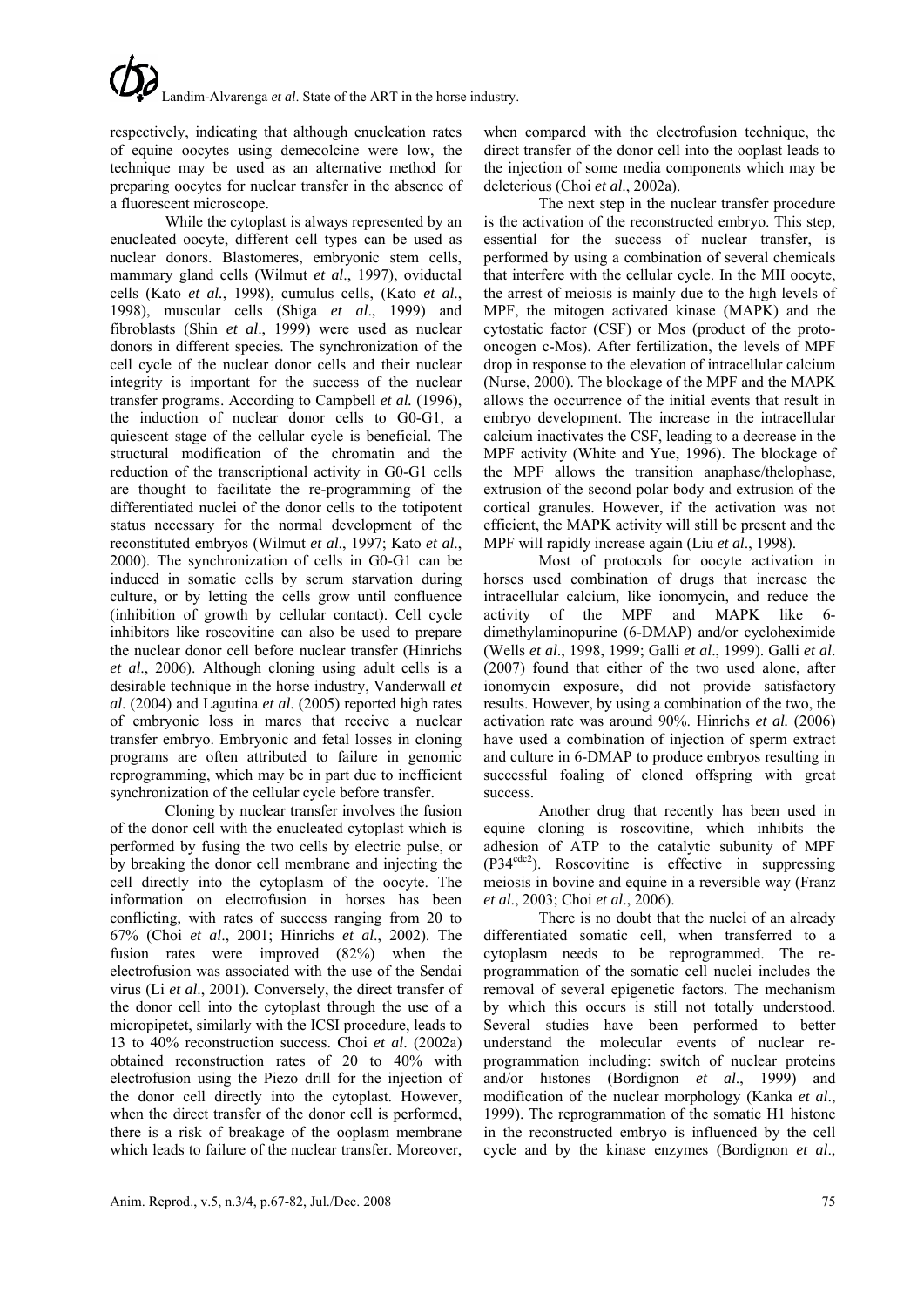1999, 2001). Enzymatic modifications of the histones including acetilation, mutilation, phosphorylation and ubiquitilation are examples of dynamic modifications of the chromatin structure which controls gene expression (Li, 2002; Jenuwein and Allis, 2001). In all animals the control of which gene (from maternal or paternal side) will be active is controlled largely by methylation and demethylation of the DNA. The methylation status of the genes changes throughout embryonic and fetal life and also depending upon the tissue in which the cell resides. The complete reprogrammation of the somatic cell nuclei by the cytoplast should result in a gene transcription pattern similar to the one observed in *in vivo* produced embryos. However, since the nuclear donor cell goes through a series of complex modifications in a very short period of time, which are very different from the ones occurring during gametogenesis, it is believed that the high mortality rate observed in cloning is due to errors in the nuclear reprogrammation (Rideout *et al*., 2001). The complete reprogrammation of the somatic cell nuclei by the cytoplast should result in a gene transcription pattern similar to the one observed in *in vivo* produced embryos. Moreover, although the genes of the clone will be exactly the ones of the donor, within the genome certain genes may be "turned off", while the transcription of others is enhanced. The differences in which gene will be active results in the reprogramming of the clone nuclei which may not be perfect. The state of activity of the DNA during fetal life may affect the phenotype of the animal at birth and after birth. However, what is important is that the offspring of the cloned embryos will carry the exact same genetics as the original donor (Hinrichs, 2005).

The increasing efficiency of equine cloning makes it potentially clinically applicable at this time, and there is at least one commercial company that is attempting equine cloning for clients. However, although animals from different species have been cloned, the fate of these cloned individuals is still uncertain. Until now, the low efficiency of the method is a consequence of the technical problems that affect the embryos during their development (Bordignon *et al.*, 2003). The main abnormalities found are dysfunction of the mitotic fibers (Simerly *et al*., 2003), chromosomal abnormality (Booth *et al*., 2003), and low number of cells in the inner cell mass. Although a great number of reconstructed embryos are capable of beginning cleavage and develop until the blastocyst stage, the pregnancy rate is much lower and the embryonic death is much higher than the ones observed in normal pregnancy. Although Hinrichs *et al*. (2006) have found a pregnancy rate of 50% after transfer of *in vitro*produced embryos, half of these are lost in early gestation. In other species the main problems with cloned animals are respiratory dysfunction, immunological deficiency, cardiac and vascular abnormalities, renal failures and hepatic congestion and

fibrosis (Hill *et al*., 1999; Renard *et al*., 1999; Chavatte-Palmer *et al*., 2002 Cibelli *et al*., 2002).

Besides the many clinical options, the possibility of cloning opens up many new areas for study and raises ethical questions. One very important aspect that should be understood is that a cloned foal will not be an exact copy of the original horse. Based on spontaneous twins and the few split-embryo identical twins produced, it is known that the intrauterine environment affects not only the size of the foal at birth, but also the adult size and phenotype especially concerning the distribution of the white hair areas. Because of that, the cloned animal frequently does not have the exact same coat as the donor animal.

Another important aspect is that although the reconstructed embryo will have the nuclear DNA of the genetic donor, the mitochondrial DNA will be from the recipient oocyte. A very small proportion of the donor cell mitochondria will also be present but proportionately in much lower numbers. The impact of the source of mitochondria, or a mixture of mitochondria, on the traits of the progeny is currently unknown (Hinrichs, 2005). In a cloned female horse all their oocytes will have a heterogeneous mitochondria population and it will be passed down to her offspring. However, in the case of a male clone, since the mitochondria present in the sperm do not contribute to the mitochondria of the embryo after fertilization, the cloned colt could be considered to produce the same progeny that its genetic donor would have produced (Hinrichs, 2005).

While cloning is not yet clinically efficient, "banking" of tissue from animals, including horses, is currently being done commercially by a number of companies at a reasonable cost. A skin or lip biopsy is taken from the animal and sent to the company in a transportation package (supplied by the company). At the laboratory, cells are grown from the tissue in culture and the company stores the cells in liquid nitrogen. It is possible to obtain tissue from animals hours to days post-mortem (especially if tissue has been cooled but not frozen) and still support successful tissue culture. Thus, cell banking is an option that can be offered to clients that are extremely concerned about the loss of genetic potential when a horse dies or becomes infertile; the decision on whether to use the cells to produce a cloned foal can be made in the future.

### **References**

**Alm H, Torner H**. 1994. *In vitro* maturation of horse oocytes. *Theriogenology*, 42: 345-349.

**Alm H, Hinrichs K**. 1996. Effect of cycloheximide on nuclear maturation of horse oocytes and its relation to initial cumulus morphology. *J Reprod Fertil*, 107:215- 202.

**Alm H, Torner H, Blottner S, Nurnberg G, Kanitz W**. 2001. Effect of sperm cryopreservation and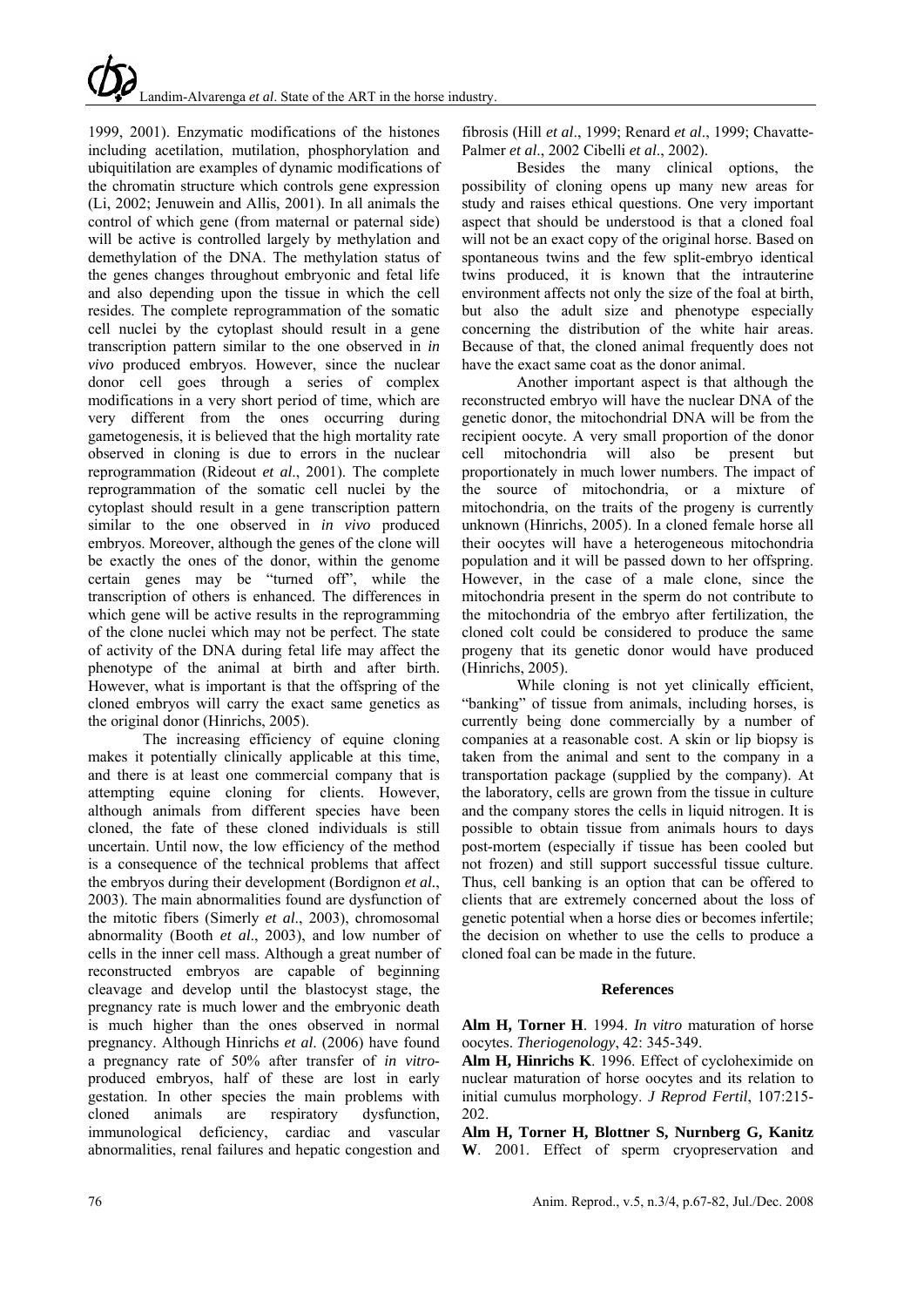treatment with calcium ionophore or heparin on *in vitro* fertilization of horse oocytes. *Theriogenology*, 56:817- 829.

**Barnes FL, Eyestone WH**. 1990. Early cleavage and the maternal zygotic transition in bovine embryos. *Theriogenology*, 33:141-152.

**Betteridge KJ, Eaglesome MD, Mitchell D, Flood PF, Beriault R**. 1982. Development of horse embryos up to twenty-two days after ovulation: observations on fresh speciments. *J Anat*, 135:191-209.

**Bezard J, Magistrini M, Duchamp G, Palmer E**. 1989. Chronology of equine fertilization and embryonic development *in vivo* and *in vitro*. *Equine Vet J Suppl*, 8:105-110.

**Bezard J, Mekarska A, Goudet G, Duchamp G,**  Palmer E. 1997. Meiotic stage of the preovulatory equine oocytes at collection and competence of immature oocytes for *in vitro* maturation: effect of interval from induction of ovulation to follicle puncture. *Theriogenology*, 47:386. (abstract).

**Bøgh IB, Bézard J, Duchamp G, Baltsen M, Gérard N, Daels P, Greve T**. 2002. Pure preovulatory follicular fluid promotes in vitro maturation of in vivo aspirated equine oocytes. *Theriogenology*, 57:1765-1779.

**Booth PJ, Viuff D, Tan S, Holm P, Greve T, Callesen H**. 2003. Numerical chromosome errors in day 7 somatic nuclear transfer bovine blastocysts. *Biol Reprod*, 68:922-928.

**Bordignon V, Clarke HJ, Smith LC**. 1999. Develomentally regulated loss and reappearance of immunoreactive somatic histone H1 on chromatin of bovine morula-stage nuclei following transplantation into oocytes. *Biol Reprod*, 61:22-30.

**Bordignon V, Clarke HJ, Smith LC**. 2001. Factors controlling the loss of immunoreactive somatic histone H1 from blastomere nuclei in oocyte cytoplasm: a potential marker of nuclear reprogramming. *Dev Biol*, 233:192-203.

**Bordignon V, Keyston R, Lazaris A**. 2003. Transgene expression of green fluorescent protein and germ line transmission in cloned calves derived from in vitrotransfected somatic cells. *Biol Reprod*, 68:2013-2023.

**Bracher V, Parlevliet J, Fazeli AR, Pieterse MC, Vos PLAM, Dieleman SJ, Taverne MAM, Colenbrander B**. 1993. Repeated transvaginal ultrasound-guided follicle aspiration in the mare. *Equine Vet J Suppl*, 15:75-78.

**Brück I, Raun K, Synnestvedt B, Greve T**. 1992. Follicle aspiration in the mare using a transvaginal ultrasound-guided technique. *Equine Vet J*, 24:58-59.

**Brück I, Bezard J, Baltsen M, Synnestvedt B, Couty I, Greve T, Duchamp G**. 2000. Effect of administering of a crude equine gonadotrophin preparation to mares on follicular development, oocyte recovery rate and oocyte maturation in vivo. *J Reprod Fertil*, 118: 351- 360.

**Campbell KH, Loi P, Otaegui PJ, Wilmut I**. 1996. Cell cycle coordination in embryo cloning by nuclear transfer. *Rev Reprod*, 1:40-46.

**Carnevale EM, Coutinho da Silva MA, Panzani D, Stokes JE, Squires EL**. 2005. Factors affecting the success of oocyte transfer in a clinical program for subfertile mares. *Theriogenology*, 64:519-527.

**Carnevale EM, Stokes J, Squires EL, Campos-Chillon LF, Altermatt J, Suh T**. 2007 Clinical use of intracytoplasmic sperm injection in horses. *In*: Proceedings of the  $53<sup>th</sup>$  Annual Meeting of American Association of Equine Practitioners (AAEP), 2007, Orlando, FL. Orlando, FL: AAEP. pp. 22-24.

**Chavatte-Palmer P, Heyman Y, Richard C**, **Monget P, LeBourhis D, Kann G, Chilliard Y, Vignon X, Renard JP**. 2002. Clinical, hormonal and hematologic characteristics of bovine calves derived from nuclei from somatic cells. *Biol Reprod*, 66:1596-1603.

**Choi T, Aoki F, Mori M**. 1991. Activation of P34 cdc2 protein kinase activity in meiotic and mitotic cell cycle in mouse oocytes and embryos. *Development*, 113:789- 795.

**Choi YH, Hochi S, Braun J, Oguri N**. 1993. *In vitro* maturation of equine oocytes collected by aspiration and additional slicing of ovaries. *Theriogenology*, 40:959- 966.

**Choi YH, Okada Y, Hochi S, Braun J, Oguri N**. 1994. *In vitro* fertilization rate of horse oocytes with partially removed zona. *Theriogenology*, 42:795-802.

**Choi YH, Love CC, Varner DD, Thompson JA, Hinrichs K**. 2001. Activation of cumulus-free horse oocytes: effect of maturation medium, calcium ionophore concentration and duration of cicloheximide exposure. *Reproduction*, 122:177-183.

**Choi YH, Love CC, Chung YG, Varner DD, Westhusin ME, Burghardt RC, Hinrichs K**. 2002a. Production of nuclear transfer horse embryos by Piezo-Driven injection of somatic cell nuclei and activation with stallion sperm cytosolic extract. *Biol Reprod*, 67:561-567.

**Choi YH, Love CC, Love LB, Varner DD, Brinsko S, Hinrichs K**. 2002b. Developmental competence *in vivo* and *in vitro* of *in vitro*-matured equine oocytes fertilized by intracytoplasmic sperm injection with fresh or frozen-thawed spermatozoa. *Reproduction*, 123:455- 465.

**Choi YH, Love LB, Varner DD, Hinrichs K**. 2004a. Factors affecting developmental competence of equine oocytes after intracytoplasmic sperm injection. *Reproduction*, 127:187-194.

**Choi YH, Roasa LM, Love CC, Varner DD, Brinsko SP, Hinrichs K**. 2004b. Blastocyst formation rates in vivo and in vitro of in vitro-matured equine oocytes fertilized by intracytoplasmic sperm injection. *Biol Reprod*, 70:1038-1231.

**Choi YH, Love CC, Varner DD, Hinrichs K**. 2006. Equine blastocyst development after intracytoplasmic injection of sperm subjected to two freeze-thaw cycles. *Theriogenology*, 6:808-819.

**Cibelli JB, Campbell KH, Seidel GE**. 2002. The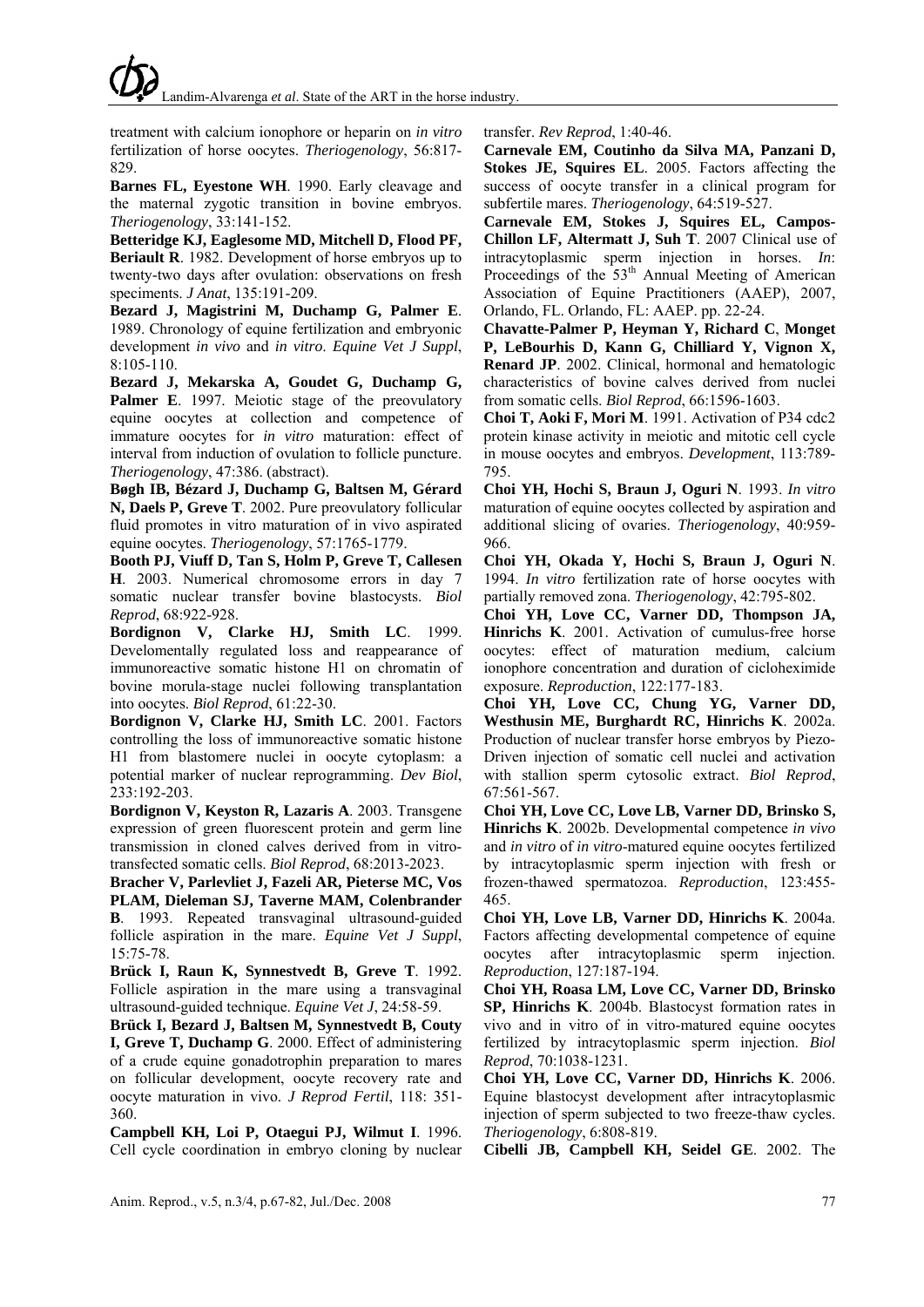Landim-Alvarenga *et al*. State of the ART in the horse industry.

health profile of cloned animals. *Nat Biotechnol*, 20:13- 14.

**Cochran R, Meintjes M, Reggio B, Hylan D, Pinto C,**  Paccamonti D, Godke RA. 1998. Live foals produced from sperm injected oocytes derived from pregnant mares. *J Equine Vet Sci*, 18:736-740.

**Cook NL, Squires EL, Ray BS, Cook VM, Jasko DJ**. 1992. Transvaginal ultrasonically guided follicular aspiration of equine oocytes: preliminary results. *J Equine Vet Sci*, 12:104-107.

**Cook NL, Squires EL, Ray BS, Jasko DJ**. 1993. Transvaginal ultrasound-guided follicular aspiration of equine oocytes. *Equine Vet J Suppl*, 15:71-74.

**Cran DG**. 1989. Cortical granules distribution during oocyte maturation and fertilization*. J Reprod Fertil Suppl*, 38:49-62.

**Cran DG, Moor RM**. 1990. Programming the oocyte for fertilization. *In*: Bavister BD, Cummins J, Roldan ERS (Eds). *Fertilization in Mammals*. Norwell, MA: Serono Symposia. pp. 241-251.

**de Loos F, van Vliet C, van Maurik P, Kruip TA**. 1989. Morphology of immature bovine oocytes. *Gamete Res,* 24:197-204.

**Dedieu T, Gall L, Crozet N**. 1996. Mitogen-activated protein kinase activity during goat oocyte maturation and the acquisition of meiotic competence. *Mol Reprod Dev*, 45:351-358.

**Del Campo MR, Donoso MX, Parrish JJ, Ginther OJ**. 1990. *In vitro* fertilization of *in vitro* matured equine oocytes. *Equine Vet Sci*, 10:18-22.

**Del Campo MR, Donoso X, Parrish JJ, Ginther OJ**. 1995. Selection of follicles, preculture oocyte evaluation, and duration of culture for *in vitro* maturation of equine oocytes. *Theriogenology*, 43:1141- 1153.

**Dell'Aquila ME, Fusco S, Lacalandra GM, Mariato F**. 1996. *In vitro* maturation and fertilization of equine oocytes recovered during the breeding season. *Theriogenology*, 45:547-560.

**Dell'Aquila ME, Cho YS, Minoia P, Traina V, Fusco S, Lacalandra GM, Maritato F**. 1997. Intracytoplasmic sperm injection (ICSI) versus conventional IVF on abattoir-derived and *in vitro* matured equine oocytes. *Theriogenology*, 47:1139-1156.

**Dell'Aquila ME, De Felici M, Massari S, Maritato F, Minoia P**. 1999. Effects of fetuin on zona pellucida hardening and fertilizability of equine oocytes matured in vitro. *Biol Reprod*, 61:533-540.

**Dippert KD, Ray BS, Squires EL**. 1994. Maximizing ultrasound guided retrieval of equine oocytes. *Theriogenology*, 41:190. (abstract).

**Dominko T, Chan A, Simerly C, Luetjens CM, Hewitson L, Martinovich C, Schatten G**. 2000. Dynamic imaging of the metaphase II spindle and maternal chromosomes in bovine oocytes: implications for enucleation efficiency verification, avoidance of parthenogenesis, and successful embryogenesis. *Biol Reprod*, 62:50-154.

**Downs SM**. 1993. Factors affecting the resumption of meiotic maturation in mammalian oocytes. *Theriogenology,* 39:65-79.

**Duchamp G, Bezard J, Palmer E**. 1995. Oocyte yield and the consequences of puncture of all follicles larger than 8 mm in mares. *Biol Reprod Mono*, 1:233-241.

**Enders AC, Liu IK, Bowers j, Lantz KC, Schlafke S, Suarez S**. 1987. The ovulated ovum of the horse: Cytology of nonfertilized ova to pronuclear stage ova. *Biol Reprod*, 37:453-466.

**Fay JE, Douglas RH**. 1987. Changes in thecal and granulosa cell LH and FSH receptor content associated with follicular fluid and peripheral plasma gonadotrophin and steroid hormone concentrations in preovulatory follicles in mares. *J Reprod Fertil Suppl*, 35:169-181.

**Fernandes CB, Peres KR, Alvarenga MA, Landim-Alvarenga FC**. 2006. The use of transmission electron microscopy and oocyte transfer to evaluate *in vitro* maturation of equine oocytes in different culture conditions. *J Equine Vet Sci*, 26:159-167.

**Fernandes CB, Martins LR, Devitto LG, Tsuribe PM, Saraiva N, Garcia JM, Landim-Alvarenga FC**. 2007. The use of Demecolcine for chemical enucleation of equine oocytes destined to nuclear transfer. *Biol Reprod Spec Issue* :129-130. (abstract).

**Franz LC, Choi YH, Squires EL, Seidel Jr. GE, Hinrichs K**. 2003. Effect of roscovitine on maintenance of germinal vesicle in horse oocytes, subsequent nuclear maturation, and cleavage rates after intracytoplasmic sperm injection. *Reproduction,* 125:693-700.

**Galli C, Duchi R, Moor RM**. 1999. Mammalian leukocytes contain all the genetic information necessary for the development of a new individual. *Cloning*, 1:161-170.

**Galli C, Crotti G, Turini P, Duchi R, Mari G, Zavaglia G, Duchamp G, Daels P, Lazzari G**. 2002. Frozen-thawed embryos produced by ovum pickup of immature oocytes and ICSI are capable to establish pregnancies in the horse, *Theriogenology*, 58:705-708.

**Galli C, Lagutina I, Crotti G, Colleoni S, Turini P, Ponderato N, Duchi R, Lazzari G**. 2003. A cloned horse born to its dam twin. *Nature*, 424:635.

**Galli C, Olleoni S, Duchi R, Lagutina I, Lazzari G**. 2007. Developmental competente of equine oocytes and embryos obtained by in vitro procedures ranking from in vitro maturation and ICSI to embryo culture, cryopreservation and somatic cell nuclear transfer. *Anim Reprod Sci*, 98:39-55.

**Ginther OJ**. 1992. *Reproductive Biology of the Mare,*. *Basic and Applied Aspects* 2nd ed. Cross Plains, WI: Equiservices.

**Ginther OJ, Bergfelt DR**. 1992. Associations between FSH concentrations and major and minor follicular waves in pregnant mares. *Theriogenology*, 38:807-821.

**Goudet G, Bezárd J, Duchamp G, Gérard N, Palmer E**. 1997. Equine oocyte competence for nuclear and cytoplasmic *in vitro* maturation: effect of follicular size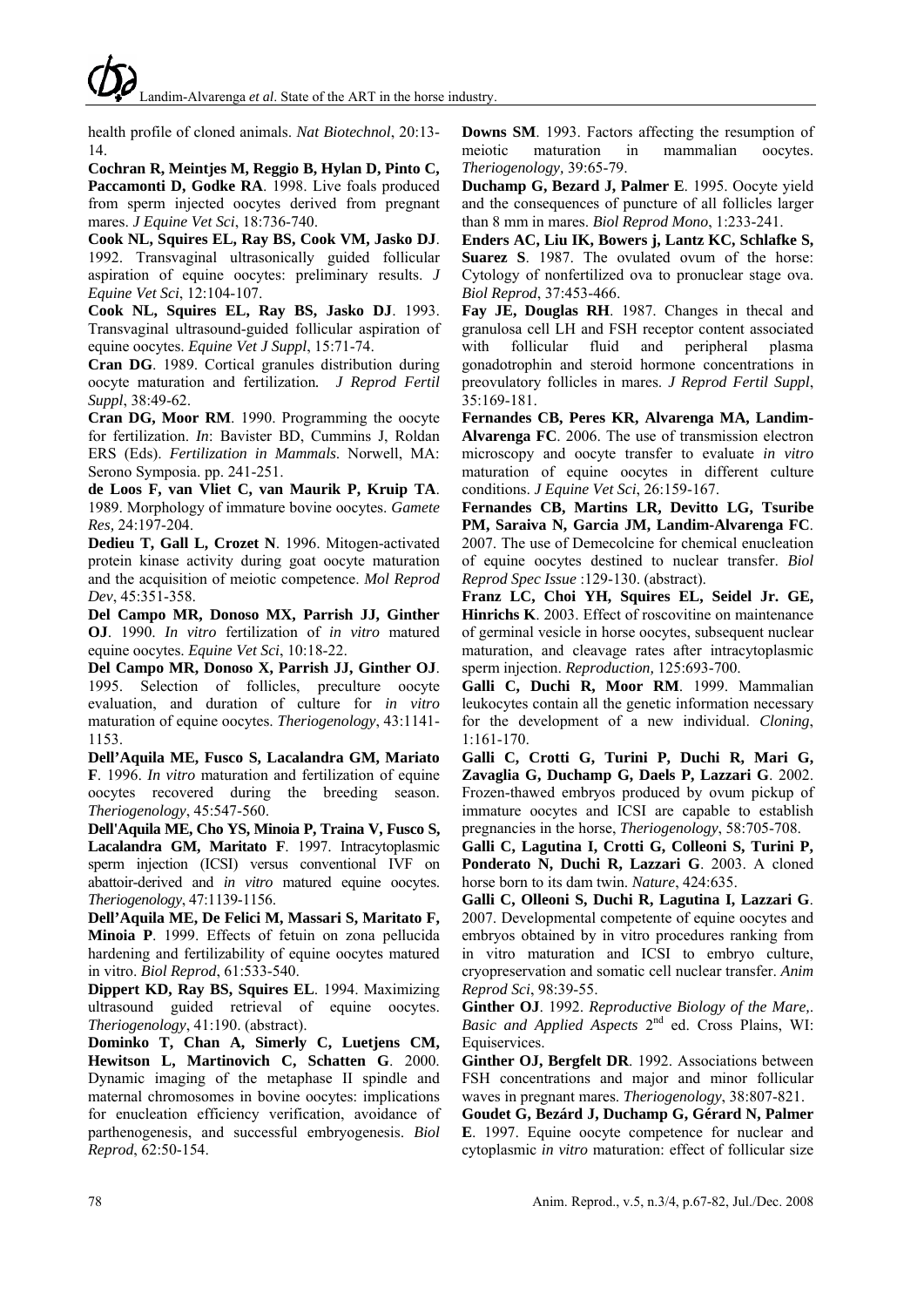and hormonal environment. *Biol Reprod*, 57:232-245.

**Goudet G, Belin F, Bezárd J, Gerard N**. 1998a. Maturation-promoting factor (MPF) and mitogen activated protein kinase (MAPK) expression in relation to oocyte competence for *in vitro* maturation in the mare. *Mol Hum Reprod*, 4:563-570.

**Goudet G, Bezárd J, Belin F, Duchamp G, Palmer E, Gerard N**. 1998b. Oocyte competence for *in vitro* maturation is associated with histone H1 kinase activity and is influenced by estorus cycle stage in the mare. *Biol Reprod*, 59:456-62.

**Goudet G, Leclerq L, Bezárd J, Duchamp G, Guillaume D, Palmer E**. 1998c. Chorionic gonadotropin secretion is associated with an inhibition of follicular growth and an improvement on oocyte competence for *in vitro* maturation in the mare. *Biol Reprod*, 58:760-768.

**Grøndahl C, Grøndahl-Nielsen C, Eriksen T, Greve T, Hyttel P**. 1993. *In vivo* fertilization and initial embryogenesis in the mare. *Equine Vet J Suppl*, 15:79- 83.

**Grondahl C, Host T, Brück I, Viuff D, Bezárd J, Fair T, Greve T, Hyttel P**. 1995. *In vitro* production of equine embryos. *Biol Reprod Mono*, 1:299-307.

**Grondahl C, Hansen TH, Hossaini A, Heinze I, Greve T, Hyttel P**. 1997. Intracytoplasmic sperm injection of in vitro-matured equine oocytes. *Biol Reprod*, 57:1495-1501.

**Guignot F, Ottogalli M, Yvon JM, Magistrini M**. 1998. Preliminary observations in in vitro development of equine embryo after ICSI. *Reprod Nutr Dev*, 38:653- 663.

**Han YM, Kang YK, Koo DB, Lee KK**. 2003. Nuclear reprogramming of cloned embryos produced in vitro. *Theriogenology*, 59:33-44.

**Hashimoto N, Kishimoto T**. 1988. Regulation of meiotic metaphase by a cytoplasmic maturationpromoting factor during mouse oocyte maturation. *Dev Biol*, 126:242-252.

**Hawley LR, Enders AC, Hinrichs K**. 1995. Comparison of equine and bovine oocyte-cumulus morphology within the ovarian follicle. *Biol Reprod Mono*, 1:243-52.

**Heape W**. 1898. On the artificial insemination of mares. *Veterinarian*, 71:202-212.

**Heyman Y, Chavatte-Palmer P, Lebourhis D, Camous S, Vignon X, Renard JP**. 2002. Frequency and occurrence of late-gestation losses from cattle cloned embryos. *Biol Reprod*, 66:6-13.

**Hill JR, Rousse AJ, Cibelli JB, Edwards JF, Hooper NL, Miller MW, Thompson JA, Looney CR, Westhusin ME, Robl JM, Stice SL**. 1999. Clinical and pathological features of cloned transgenic calves and fetuses (13 cases studies). *Theriogenology*, 51:1451-1465.

**Hinrichs K**. 1991. The relationship of follicle atresia to follicle size, oocyte recovery rate on aspiration, and oocyte morphology in the mare. *Theriogenology*, 36:157-168.

**Hinrichs K, DiGiorgio LM**. 1991. Embryonic development after intra-follicular transfer of horse oocytes. *J Reprod Fertil Suppl*, 44:369-374.

**Hinrichs K, Schmidt AL, Friedman PP, Selgrath JP, Martin MG**. 1993. *In vitro* maturation of horse oocytes: characterization of chromatin configuration using fluorescence microscopy. *Biol Reprod*, 48:363-370.

**Hinrichs K, Williams KA**. 1997 Relationships among oocyte-cumulus morphology, follicular atresia, initial chromatin configuration, and oocyte meiotic competence in the horse. *Biol Reprod*, 57:377-384.

**Hinrichs K, Schmidt AL**. 2000. Meiotic competence in horse oocytes: interactions among chromatin configuration, follicle size, cumulus morphology, and season. *Biol Reprod*, 62:1402-1408.

**Hinrichs K, Love CC, Brinsko SP, Choi YH, Varner DD**. 2002. *In vitro* fertilization of *in vitro*-matured equine oocytes: effect of maturation medium, duration of maturation, and sperm calcium ionophore treatment, and comparison with rates of fertilization *in vivo* after oviductal transfer. *Biol Reprod*, 67:256-262

**Hinrichs K**. 2005. Uptade on equine ICSI and cloning. *Theriogenology*, 64:535-541.

**Hinrichs K, Choi YH, Love LB, Varner DD**. 2005a Transfer of in vitro produced equine embryos. *In*: Proceedings of the  $6<sup>th</sup>$  International Equine Embryo Transfer Symposium, 2004, Rio de Janeiro, Brazil.

Newmarket, Suffolk: R&W Communications. pp. 38- 39. (Havemeyer Foundation Monograph Series, 14).

**Hinrichs K, Choi YH, Love LB, Varner DD, Love CC, Walckenaer BE**. 2005b. Chromatin configuration within the germinal vesicle of horse oocytes: changes post-mortem and relationship to meiotic and developmental competence. *Biol Reprod*, 72:1142-1150.

**Hinrichs K, Choi YH, Varner DD, Hartman DL**. 2006. Efficient production of cloned horse pregnancies using roscovitine-treated donor cells. *Anim Reprod Sci*, 94:309-310.

**Ibáñez E, Albertini DF, Overström EW**. 2003. Demecolcine-induced oocyte enucleation for somatic cell cloning: coordenation between cell-cycle egress, kinetics of cortical cytoskeletal interactions, and second polar body extrusion. *Biol Reprod*, 68:1249-1258.

**Irvine CHG, Alexander SL**. 1994. The dynamics of gonadotrophin-releasing hormone, LH and FSH secretion during the spontaneous ovulatory surge of the mare as revealed by intensive sampling of pituitary venous blood. *J Endocrinol*, 140:283-295.

**Jelinkova L, Kubelba M, Motlik J, Guerrier P**. 1994. Chromatin condensation and histone H1 kinase activity during growth and maturation of rabbit oocytes. *Mol Reprod Dev*, 37:210-215.

**Jenuwein T, Allis CD**. 2001. Translating the histone code. *Science*, 293:1074-1080.

**Kanitz W, Becker F, Alm H, Torner H**. 1995. Ultrasound-guided follicular aspiration in mares. *Biol Reprod Mono,* 1:225-231.

**Kanka J, Smith SD, Soloy E**. 1999. Nucleolar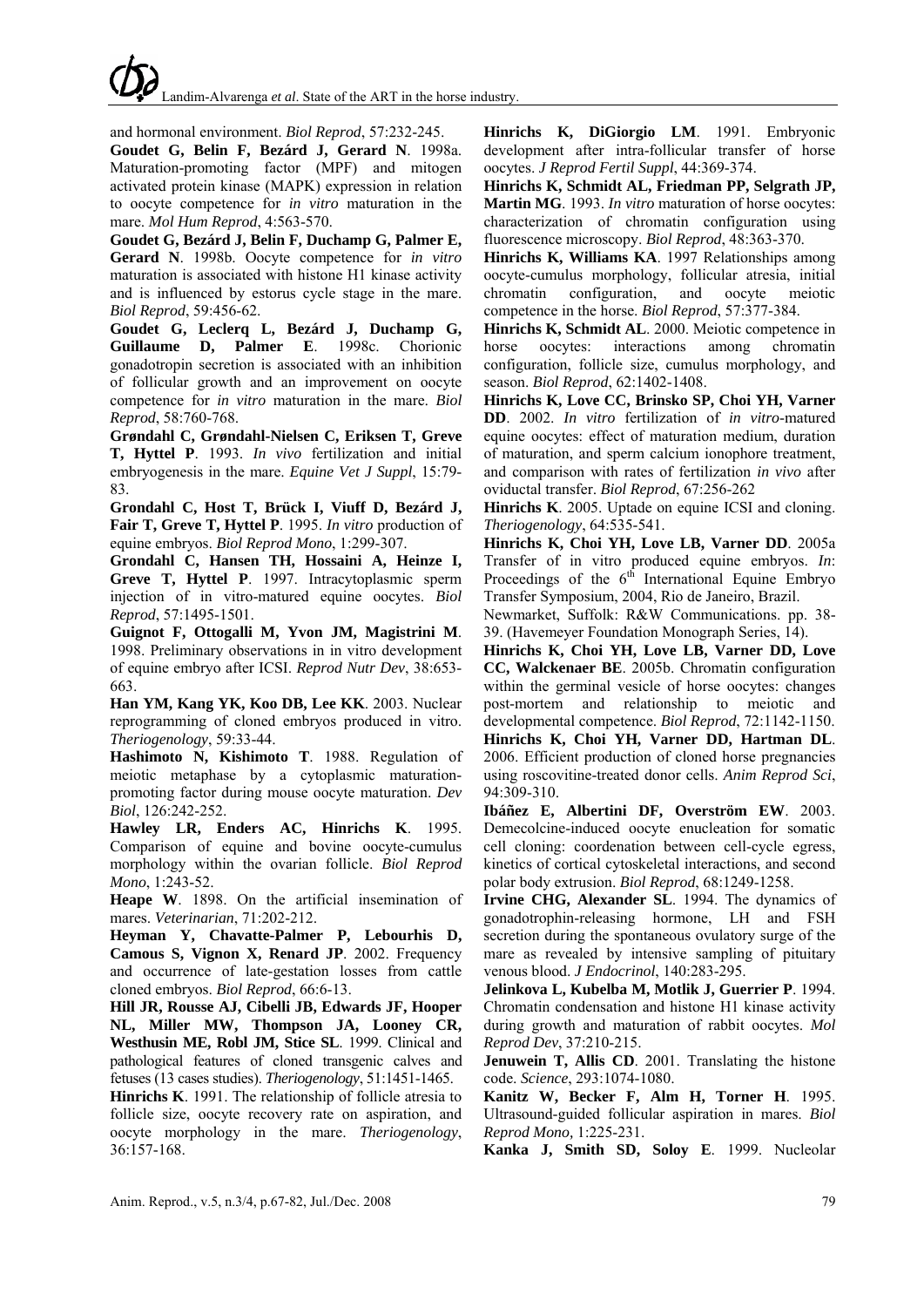Landim-Alvarenga *et al*. State of the ART in the horse industry.

ultrastructure in bovine nuclear transfer embryos. *Mol Reprod Dev*, 52:253-263,

**Kato H, Seidel Jr GE, Squires EL, Wilson JM**. 1997. Treatment of equine oocytes with A23187 after intracytoplasmic sperm injection. *Equine Vet J Suppl*, 25:51-53.

**Kato Y, Tani T, Sotomaru Y**. 1998. Eight calves cloned from somatic cells of a single adult. *Science*, 282:2095-2098.

**Kato Y, Tani T, Tsunoda Y**. 2000. Cloning of calves from various somatic cell types of male and female adult, newborn and fetal cows. *J Reprod Fertil*, 120:231-237.

**Kennedy JF, Donahue RP**. 1969. Human oocytes: maturation in chemically defined media. *Science*, 164:1292-1293.

**Kenney RM, Condon W, Ganjam VK, Channing C**. 1979. Morphological and biochemical correlates of equine ovarian follicles as a function of their state of viability or atresia. *J Reprod Fertil Suppl*, 27:163-171.

**Lagutina I, Lazzari G, Duchi R, Colleoni S, Ponderato N, Turini P, Crotti G, Galli C**. 2005. Somatic cell nuclear transfer in horses: effect of oocyte morphology, embryo reconstruction method and donor cell type. *Reproduction*, 130:559-567.

**Landim-Alvarenga FC, Choi YH**. 1999. *In vitro* maturation of equine oocytes without hormones. *Theriogenology*, 51:383. (abstract).

**Landim-Alvarenga FC, Boyazoglu SEA, Seidel Jr GE, Squires EL**. 2001. Effect of fetuin on the zona hardening and cortical granules distribution in equine oocytes matured *in vitro*. *In*: Proceedings of the 5<sup>th</sup> International Symposium on Equine Embryo Transfer, Saari, Finland. Newmarket, UK: R&W Publications. pp. 26-27. (Havemeyer Foundation Monograph Series, 3).

**Lazzari G, Crotti G, Turini P, Duchi R, Mari G, Zavaglia G, Barbacini S, Galli C**. 2002. Equine embryos at the compacted morula and blastocyst stage can be obtained by intracytoplasmic sperm injection (ICSI) of in vitro matured oocytes with frozen-thawed spermatozoa from semen of different fertilities. *Theriogenology*, 58:709-712.

**Lee M, Nurse P**. 1988. Cell cycle control genes in fission yeast and mammalian cells. *Trends Genet*, 10:287-290.

**Li E**. 2002. Chromatin modifications and epigenetic reprogramming in mammalian development. *Nat Rev Genet*, 3:662-673.

**Li GP, Liu Y, Bunch TD, White KL, Aston K**. 2005. Asymmetric division of spindle microtubules and microfilaments during bovine meiosis from metaphase I to metaphase III. *Mol Reprod Dev*, 71:220-226.

**Li LY, Meintjes M, Graff KJ, Paul JB, Denniston RS, Godke RA**. 1995. *In vitro* fertilization and development of *in vitro* matured oocytes aspirated from pregnant mares. *Biol Reprod Mono*, 1:309-317.

**Li X, Morris LHA, Allen WR**. 2000. Effects of different activation treatments on fertilization of horse oocytes by intracytoplasmic sperm injection. *J Reprod Fertil*, 119:253-260.

**Li X, Morris LH, Allen WR**. 2001. Influence of coculture during maturation on the developmental potential of equine oocytes fertilized by intracytoplasmic sperm injection (ICSI). *Reproduction*, 121:925-932.

**Liu L, Ju JC, Yang X**. 1998. Differential inactivation of maturation-promoting factor and mitogen-activated protein kinase following parthenogenetic activation of bovine oocytes. *Biol Reprod*, 59:537-545.

**Long CR, Damiani P, Pinto-Correia C, MacLean RA, Duby RT, Robl JM**. 1994. Morphology and subsequent development in culture of bovine oocytes matured *in vitro* under various conditions of fertilization. *J Reprod Fertil*, 102:361-369.

**MacLellan LJ, Carnevale EM, Coutinho da Silva MA, Scoggin CF, Bruemmer JE, Squires EL**. 2002. Pregnancies from vitrified equine oocytes collected from super-stimulated and non-stimulated mares. *Theriogenology,* 58:911-919.

**Masui Y, Markert CL**. 1971. Cytoplasmic control of nuclear behavior during meiotic maturation of frog oocytes. *J Exp Zool*, 177:129-146.

**McKinnon AO, Lacham-Kaplam O, Trounson AO**. 1998. Pregnancies produced from fertile and infertile stallions by intracytoplascmic sperm injection (ICSI) of single frozen/thawed spermatozoa into *in vivo* matured mare oocytes. *In*:  $7<sup>th</sup>$  International Symposium on Equine Reproduction*,* 1998, Pretoria, South Africa. Pretoria: University of Pretoria. pp: 137.

**Meintjes M, Bellow MS, Paul JB, Broussard JR, Li LY, Paccamonti D, Eilts BE, Godke RA**. 1995. Transvaginal ultrasound-guided oocyte retrieval from cyclic and pregnat horse and pony mares for *in vitro* fertilization. *Biol Reprod Mono*, 1:281-292.

**Meintjes M, Graff KJ, Paccamonti D, Eilts BE, Paul JB, Thompson DL, Kearney MT, Godke RA**. 1997. Effects of follicular aspiration and flushing, and the genotype of the fetus on the circulating progesterone levels during pregnancy in the mare. *Equine Vet J Suppl*, 25:25-32.

**Motlik A, Kubelka M**. 1990. Cell cycle aspects of growth and maturation of mammalian oocytes. *Mol Reprod Dev*, 27:366-375.

**Murray AW**. 1989. The cell cycle as a cdc2 cycle. *Nature*, 342:14-15.

**Murray AW, Kirschner MW**. 1989. Dominoes and clocks: the union of two views of the cell cycle. *Science*, 246:614-621.

**Naito K, Toyoda Y**. 1991. Fluctuation of histone H1 kinase activity during meiotic maturation in porcine oocytes. *J Reprod Fertil*, 93:467-473.

**Nurse PA**. 1990. Universal control mechanism regulating onset of M-phase. *Nature*, 344:503-508.

**Nurse PA**. 2000. A long twentieth century of the cell cycle and beyond. *Cell*, 100:71-78.

**Okolski A, Babusik P, Tischner M, Lietz W**. 1987.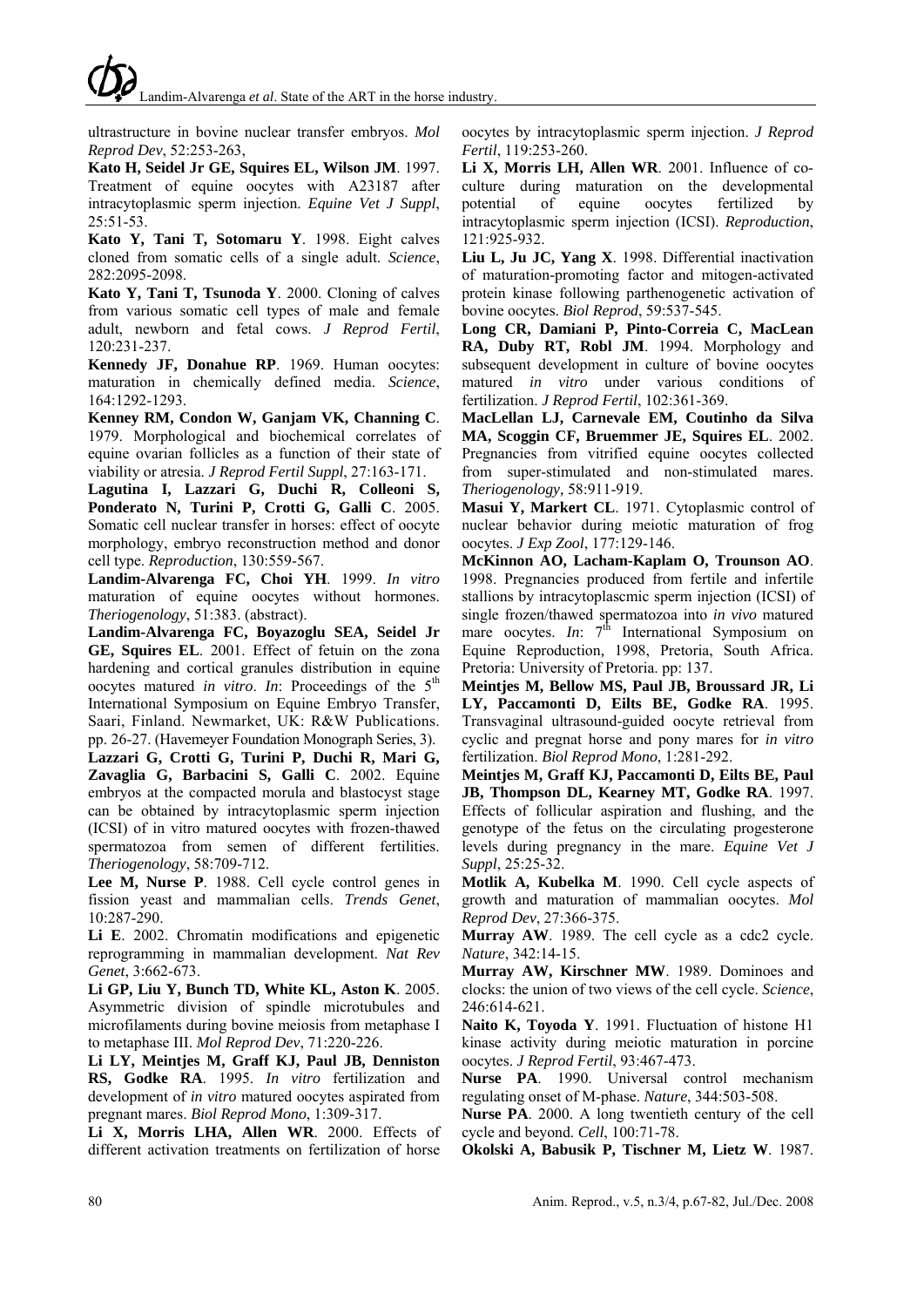Evaluation of mare oocyte collection methods and stallion sperm penetration of zona-free hamster ova. *J Reprod Fertil Suppl*, 34:191-196.

**Okolski A, Bezard J, Magistrini M**. 1991. Maturation of oocytes from normal and atretic equine ovarian follicles as affected by steroid concentrations. *J Reprod Fertil*, 44: 385-392.

**Palermo G, Joris H, Devroey P, Van Steirteghem AC**. 1992. Pregnancies after intracytoplasmic injection of single spermatozoa into an oocyte. *Lancet*, 340:17-18.

**Palmer E, Duchamp G, Bezárd J, Magistrini M, King WA, Bousquet D, Betteridge KJ**. 1987. Nonsurgical recovery of follicular fluid and oocytes of mares. *J Reprod Fertil Suppl*, 35:689-90.

**Palmer E, Bezard J, Magistrini M, Duchamp G**. 1991. *In vitro* fertilization in the horse: a retrospective study. *J Reprod Fertil Suppl*, 44:375-384.

**Prather RS, Barnes FL, Sims MM, Robl JM, Eyestone WH, First NL**. 1987. Nuclear transfer in the bovine embryo: assessment of donor nuclei and recipient oocyte. *Biol Reprod*, 37:859-866.

**Purcell SH, Seidel Jr GE, McCue PM, Squires EL**. 2007. Aspiration of oocytes from transitional, cycling, and pregnant mares. *Anim Reprod Sci*, 100:291-300.

**Renard JP, Chastant S, Chesné P, Richard C, Marchal J, Cordonnier N, Chavatte P, Vignon X**. 1999. Lymphoid hypoplasia and somatic cloning. *Lancet*, 353:1489-1491.

**Rideout III WM, Eggan K, Jaenish R**. 2001. Nuclear cloning and epigenetic reprogramming of the genome. *Science*, 293:1093-1098.

**Robertson JE, Baker RD**. 1969. Role of female sex steroids as possible regulators of oocyte maturation. In: Proceedings of the  $2<sup>nd</sup>$  Annual Meeting of the Society for the Study of Reproduction, 1969, Davis, CA. Davis, CA: University of California. pp. 57. (abstract).

**Russel DF, Ibáñez E, Albertini DF, Overstrom EW**. 2005. Activated bovine cytoplasts prepared by demecolcine-induced enucleation support development of nuclear transfer embryos in vitro. *Mol Reprod Dev*, 72:161-170.

**Schmid RL, Kato H, Herickhoff LA, Shenk JL, McCue PM, Chung YG, Squires EL**. 2000. Effects of follicular fluid or progresterone on *in vitro* maturation of equine oocytes before intracytoplasmic sperm injection with non-sorted and sex-sorted spermatozoa. *J Reprod Fertil Suppl*, 56:519-525.

**Seidel GE**. 1983. Cloning mammals by microsurgery to embryos. *In*: Proceedings of the  $2<sup>nd</sup>$  Symposium on Advanced Topics in Animal Reproduction, 1983, Jaboticabal, SP. Jaboticabal, SP: FCAV-UNESP. pp. 141-158.

**Seneda MM**. 2001. *Aspectos Técnicos e Biológicos da Obtenção in vivo de Oócitos Bovinos*. Jaboticabal, SP: University of São Paulo State (UNESP), Faculdade de Ciências Agrárias e Veterinárias. 76pp. Dissertation.

**Shabpareh V, Squires EL, Seidel GE Jr, Jasko DJ**. 1993. Methods for collecting and maturing equine oocytes *in vitro. Theriogenology*, 40:1161-1175.

**Shiga K, Fujita T, Hirose K**. 1999. Production of calves by transfer of nuclei from cultured somatic cells obtained from Japanese black bulls. *Theriogenology*, 52:527-535.

**Shin TY, Roh S, Kim SK, Lim BC, Hwang WS**. 1999. Successful nuclear transplantation of fetal fibroblast cells as donor nuclei in Korean native cattle. *Theriogenology*, 51:214. (abstract).

**Simerly C, Dominko T, Navara C, Payne C, Capuano S, Gosman G, Chong KY, Takahashi D, Chace C, Compton D, Hewitson L, Schatten G**. 2003. Molecular correlates of primate nuclear transfer failures. *Science*, 300:297. (abstract).

**Smith LC**. 1993. Membrane and intracellular effects of ultraviolet irradiation with Hoechst 33342 on bovine secondary oocytes matured in vitro. *J Reprod Fertil*, 99:39-44.

**Solter D**. 2000. Mammalian cloning: advances and limitations. *Nat Rev Genet*, 1:199-207.

**Squires EL, Cook NL**. 1996. Transvaginal aspiration. *Vet Clin North Am: Equine Pract*, 12:13-29.

**Squires EL, Wilson JM, Kato H, Blaszcyk A**. 1996. apregnancy after intracytoplasmic sperm injection into equine oocytes matured *in vitro*. *Theriogenology*, 45:306. (abstract).

**Squires EL**. 2005. Integration of future biotechnologies into the equine industry. *Anim Reprod Sci*, 89:187-198.

**Taieb F, Thibier C, Jessus C**. 1997. On cyclins, oocytes, and eggs. *Mol Reprod Dev*, 48:396-411.

**Tremoleda JL, Stout TA, Lagutina I, Lazzari G, Bevers MM, Colenbrander B**. 2003 Effects of in vitro production on horse embryo morphology, cytoskeletal characteristics, and blastocyst capsule formation. *Biol Reprod*, 69:1895-1906.

**Vanderwall DK, Woods GL, Aston KI, Bunch TD, Li G-P, Meerdo LN**. 2004. Cloned horse pregnancies produced using adult cumulus cells. *Reprod Fertil Dev*, 16:160. (abstract).

**Vogelsang MM, Keider JL, Potter GD**. 1983. Recovery of pre-ovulatory equine oocytes by follicular aspiration. *In*: Proceedings of the  $8<sup>th</sup>$  Equine Nutrition and Physiology Symposium, 1983, Lexington, KY. Lexington, KY: ENPS. pp. 285-288.

**Vogelsang MM, Kreider JL, Bowen MJ, Potter GD, Forrest DW, Kraemer DC**. 1988. Methods for collecting follicular oocytes from mares. *Theriogenology*, 29:1007-1018.

**Watson ED, Hinrichs K**. 1988. Changes in the concentrations of steroids and prostagandin F in preovulatory follicles of mare after administration of hCG. *J Reprod Fertil*, 84:557-561.

**Wells DN, Misica PM, Tervit HR, Vivanco WH**. 1998. Adult somatic cell nuclear transfer is used to preserve the last surviving cow of the Enderby Island cattle breed. *Reprod Fertil Dev*, 10:369-378.

**Wells DN, Misica PM, Tervit HR**. 1999. Production of cloned calves following nuclear transfer with cultured